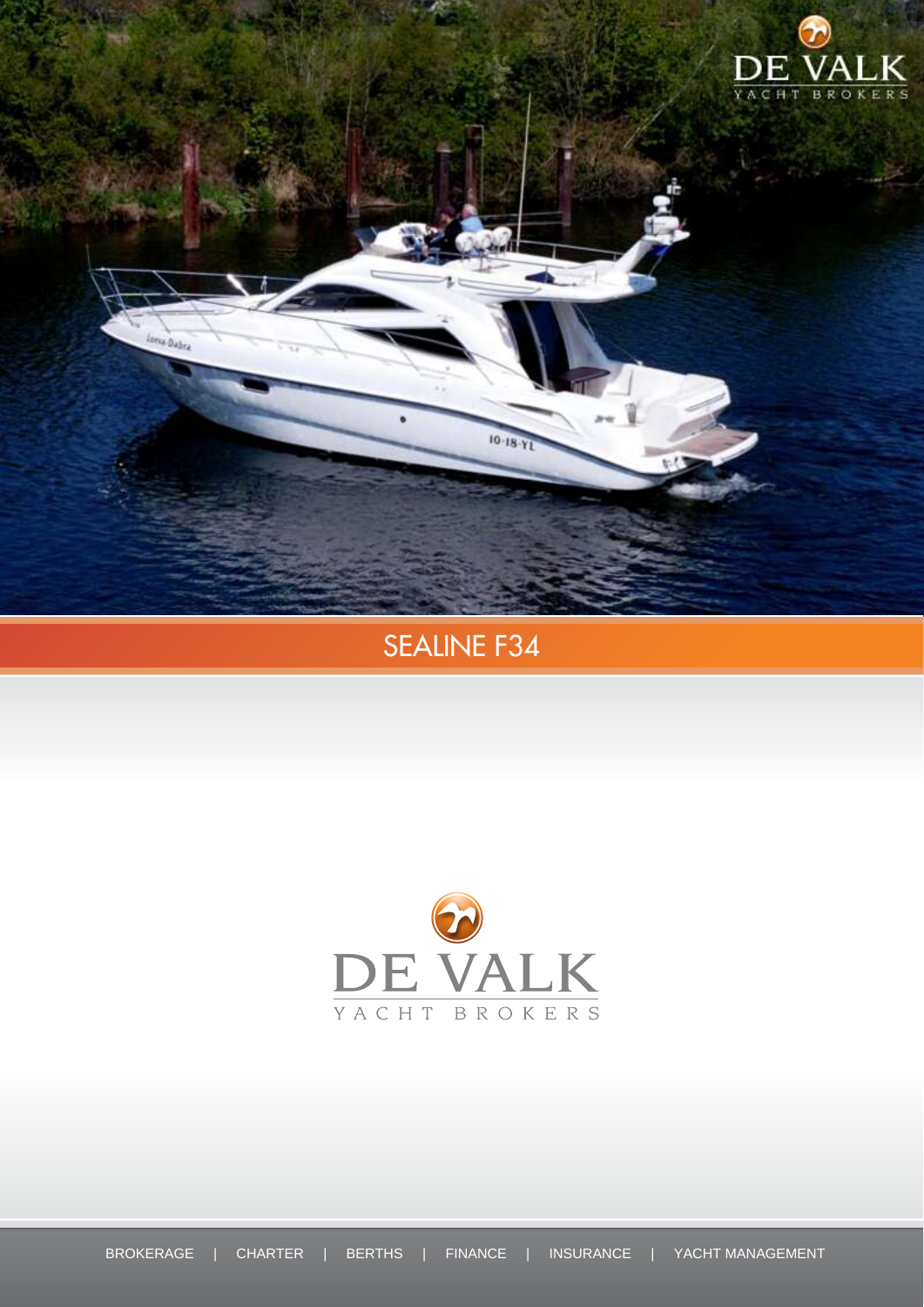#### **BROKER'S COMMENTS**

''The innovative Sealine F34 will surprise you in many aspects. Lots of light, curved lines, and the sliding cockpit seat turns a 34 into a 37 footer. Nice for sit-down dinners at sunset. Handling a Sealine in this configuration is like driving on rails. Sharp steering and a very comfortable ride. Inside two separate cabins and a salon area with a slide-out worktops and storage areas. The flybridge offers a three seat bench and a large sun bed plus forward sun bed with cushions on the foredeck. She is a real, one owner, freshwater yacht. Viewing on appointment in Limburg area.''

#### **Marc Weijenberg**

#### **SPECIFICATIONS**

| <b>Dimensions</b>   | $10,82 \times 3,31 \times 0,96$ (m) | <b>Builder</b> | Sealine International Ltd |
|---------------------|-------------------------------------|----------------|---------------------------|
| <b>Built</b>        | 2004                                | Cabins         | 2                         |
| <b>Material</b>     | GRP                                 | <b>Berths</b>  | 6                         |
| Engine(s)           | 2 x Volvo Penta D-4 210 A-A diesel  | Hp/Kw          | 210 (hp), 154,35 (kw)     |
| <b>Asking price</b> | EUR 149.000 (vat: paid)             | Lying          | not at sales office       |
|                     |                                     |                |                           |

#### **CONTACT**

| Sales office   | De Valk Thuishaven | <b>Telephone</b> | +31 35 5829042       |
|----------------|--------------------|------------------|----------------------|
| <b>Address</b> | St. Vitusstraat 8  | <b>Fax</b>       | +31 35 5829019       |
|                | 1411PT Naarden     | E-mail           | thuishaven@devalk.nl |
|                | The Netherlands    |                  |                      |

#### **DISCLAIMER**

These particulars are given in good faith as supplied but cannot be guaranteed and cannot be used for contracts.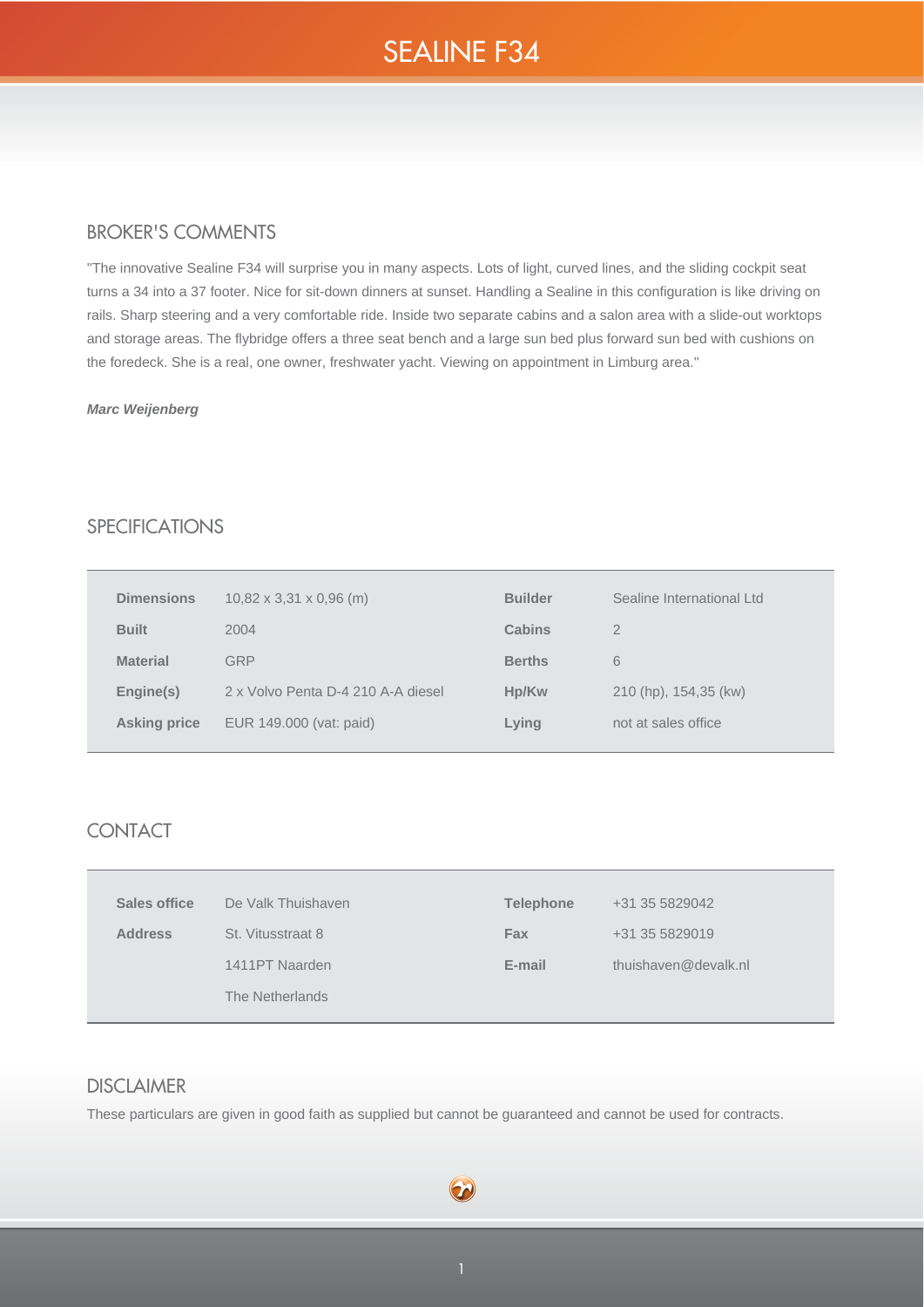### **GENERAL**

| <b>Model</b>                   | <b>SEALINE F34</b>        |
|--------------------------------|---------------------------|
| <b>Type</b>                    | motor yacht               |
| $LOA$ (m)                      | 10,82                     |
| Beam (m)                       | 3,31                      |
| Draft (m)                      | 0.96                      |
| Air draft (m)                  | 4,21                      |
| Air draft min (m)              | 3,27                      |
| Headroom (m)                   | 1,95                      |
| <b>Year built</b>              | 2004                      |
| Launched                       | 2006                      |
| <b>Builder</b>                 | Sealine International Ltd |
| Country                        | United Kingdom            |
| <b>Designer</b>                | Sealine Int.              |
| Displacement (t)               | 6.4                       |
| <b>CE</b> norm                 | <sub>B</sub>              |
| Hull material                  | GRP                       |
| <b>Hull colour</b>             | white                     |
| <b>Hull shape</b>              | deep-V                    |
| <b>Superstructure material</b> | <b>GRP</b>                |
| <b>Rubbing strake</b>          | stainless steel           |
| Deck material                  | GRP                       |
| Deck finish                    | non-skid moulded in       |
| <b>Cockpit deck finish</b>     | teak                      |
| <b>Window frame</b>            | aluminium                 |
| <b>Window material</b>         | tempered glass            |
| <b>Portholes</b>               | aluminium Gebo            |
| Flybridge                      | yes                       |
| Flybridge cover                | + pedestal cover          |
| Fuel tank (litre)              | 2 x 322                   |
| Level indicator (fuel tank)    | yes                       |

 $\odot$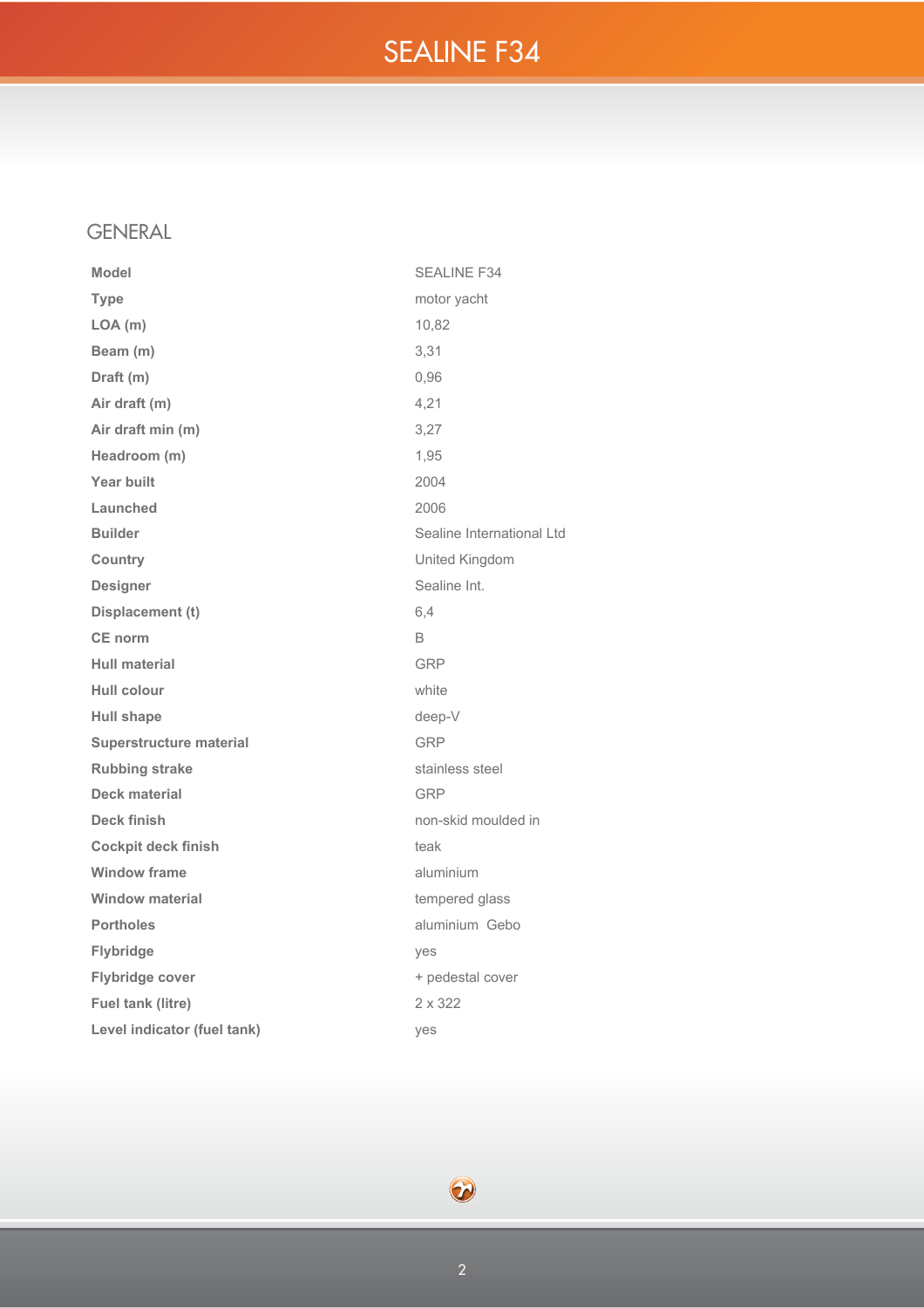| <b>Freshwater tank (litre)</b>    | 282                                                                |
|-----------------------------------|--------------------------------------------------------------------|
| Level indicator (freshwater)      | <b>ves</b>                                                         |
| <b>Blackwater tank (litre)</b>    | stainless steel 132                                                |
| <b>Blackwater tank extraction</b> | $deck$ extraction $+$ pump                                         |
| <b>Wheel steering</b>             | hydraulic                                                          |
| <b>Flybridge helm position</b>    | hydraulic                                                          |
| Extra info                        | Sliding windows in salon, gauzes for portholes, windshield blowers |
| Extra info                        | Fitted with SECS extenting cockpit seating.                        |
| Extra info                        | minimum headway (all dismantled) 3,27 mtr, top radarmast 3,70 mtr  |

### **ACCOMMODATION**

| Cabins                         | $\overline{2}$                        |
|--------------------------------|---------------------------------------|
| <b>Berths</b>                  | 6                                     |
| Interior                       | cherry                                |
| Floor                          | carpet                                |
| Open cockpit                   | ves                                   |
| Pilot house/deck saloon        | with L-shaped settee                  |
| Headroom saloon (m)            | $1,90 - 2,00$                         |
| <b>Heating</b>                 | diesel ducted hot air Eberspaecher D4 |
| Dinette to convert into berth  | yes                                   |
| <b>Sliding door to cockpit</b> | yes                                   |
| <b>Galley</b>                  | yes                                   |
| Countertop                     | wood                                  |
| <b>Sink</b>                    | stainless steel 2 x                   |
| Cooker                         | calor gas Techimpex 2 burner          |
| Oven                           | calor gas Smev                        |
| <b>Fridge</b>                  | with freezer compartments 2 x         |
| <b>Hot water system</b>        | $220V + engine$                       |
| Water pressure system          | electrical                            |
| Owners cabin                   | double bed                            |
|                                |                                       |

 $\bigcirc$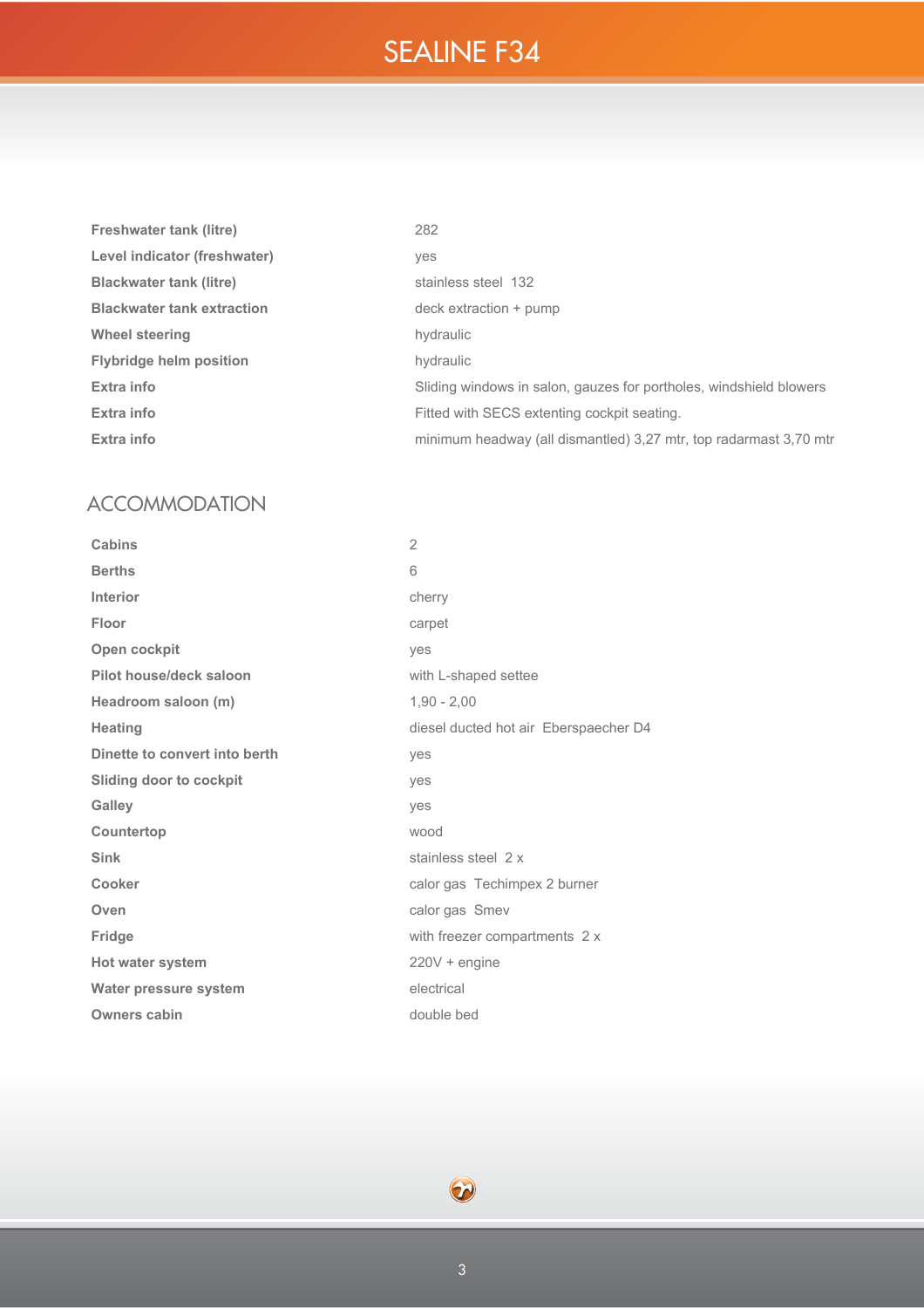| Bed length (m)       | with extra topper matress $2,00 \times 1,60$ |
|----------------------|----------------------------------------------|
| Wardrobe             | hanging/drawers/shelves                      |
| <b>Bathroom</b>      | en suite                                     |
| <b>Toilet</b>        | shared                                       |
| <b>Toilet system</b> | electric                                     |
| Wash basin           | in the bathroom                              |
| <b>Shower</b>        | shared                                       |
| Guest cabin 1        | double bed                                   |
| Bed length (m)       | 1,96 x 1,40                                  |
| Wardrobe             | hanging and shelves                          |
| Extra info           | teak in galley                               |
| Extra info           | Lots of light and ventilation inside         |

#### **MACHINERY**

| No of engines                | $\overline{2}$             |
|------------------------------|----------------------------|
| <b>Make</b>                  | Volvo Penta                |
| <b>Type</b>                  | D-4 210 A-A                |
| HP                           | 210                        |
| kW                           | 154,35                     |
| Fuel                         | diesel                     |
| Year installed               | 2004                       |
| Maximum speed (kn)           | 28                         |
| <b>Cruising speed (kn)</b>   | 8                          |
| <b>Consumption (I/hr)</b>    | 12                         |
| <b>Engine hours</b>          | 840                        |
| <b>Engine cooling system</b> | freshwater heat exchanger  |
| <b>Drive</b>                 | Z-drive                    |
| <b>Engine controls</b>       | electrical Volvo Penta EVC |
| Gearbox                      | mechanical                 |
| <b>Bowthruster</b>           | electric QL 4kW            |
| <b>Exhaust</b>               | watercooled                |

 $\odot$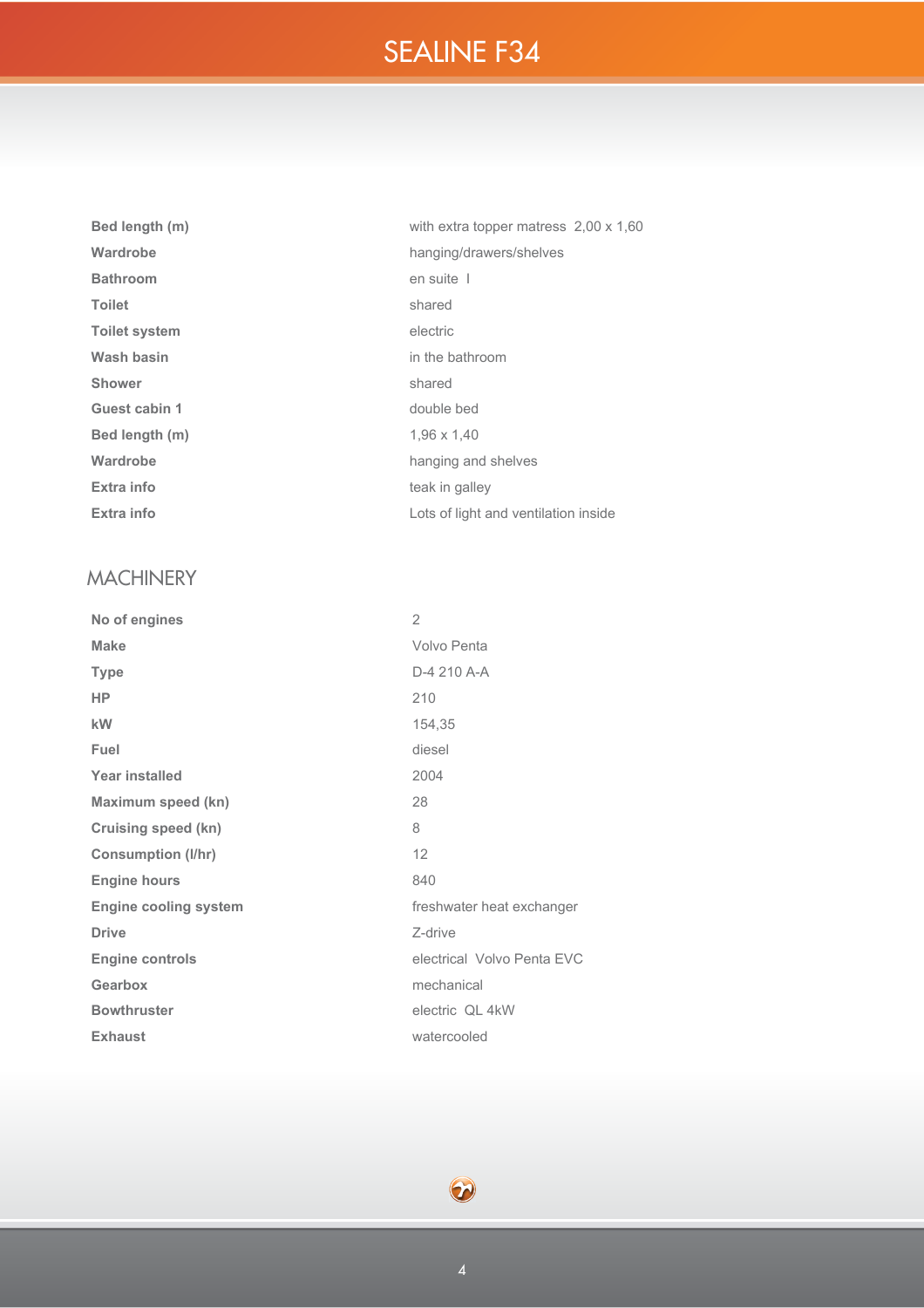| <b>Propeller type</b>          | fixed                        |
|--------------------------------|------------------------------|
| <b>Propeller blades</b>        | Duoprops                     |
| Manual bilge pump              | 1 x                          |
| Electric bilge pump            | 2x                           |
| <b>Electrical installation</b> | 12/220 <sub>v</sub>          |
| <b>Start battery</b>           | 1 x 75 ah (2022)             |
| <b>Service battery</b>         | $3 \times 75$ ah (2018)      |
| <b>Bowthruster battery</b>     | 1 x 78 ah (2022)             |
| <b>Battery monitor</b>         | yes                          |
| <b>Battery charger</b>         | Phase Three 40amp            |
| Inverter                       | Mastervolt 12v/220v/2000watt |
| <b>Shorepower</b>              | with cable                   |
| <b>Trimtabs</b>                | Lenco                        |

### **NAVIGATION**

| Ritchie                              |
|--------------------------------------|
| Ritchie                              |
| Raymarine ST60                       |
| Raymarine ST60                       |
| Raymarine ST60                       |
| with flybridge set Raymarine Ray240E |
| yes                                  |
| Raymarine 2kW                        |
| Raymarine C80                        |
| 1x                                   |
| yes                                  |
|                                      |

### **EQUIPMENT**

**Cockpit cover folds into cockpit roof**

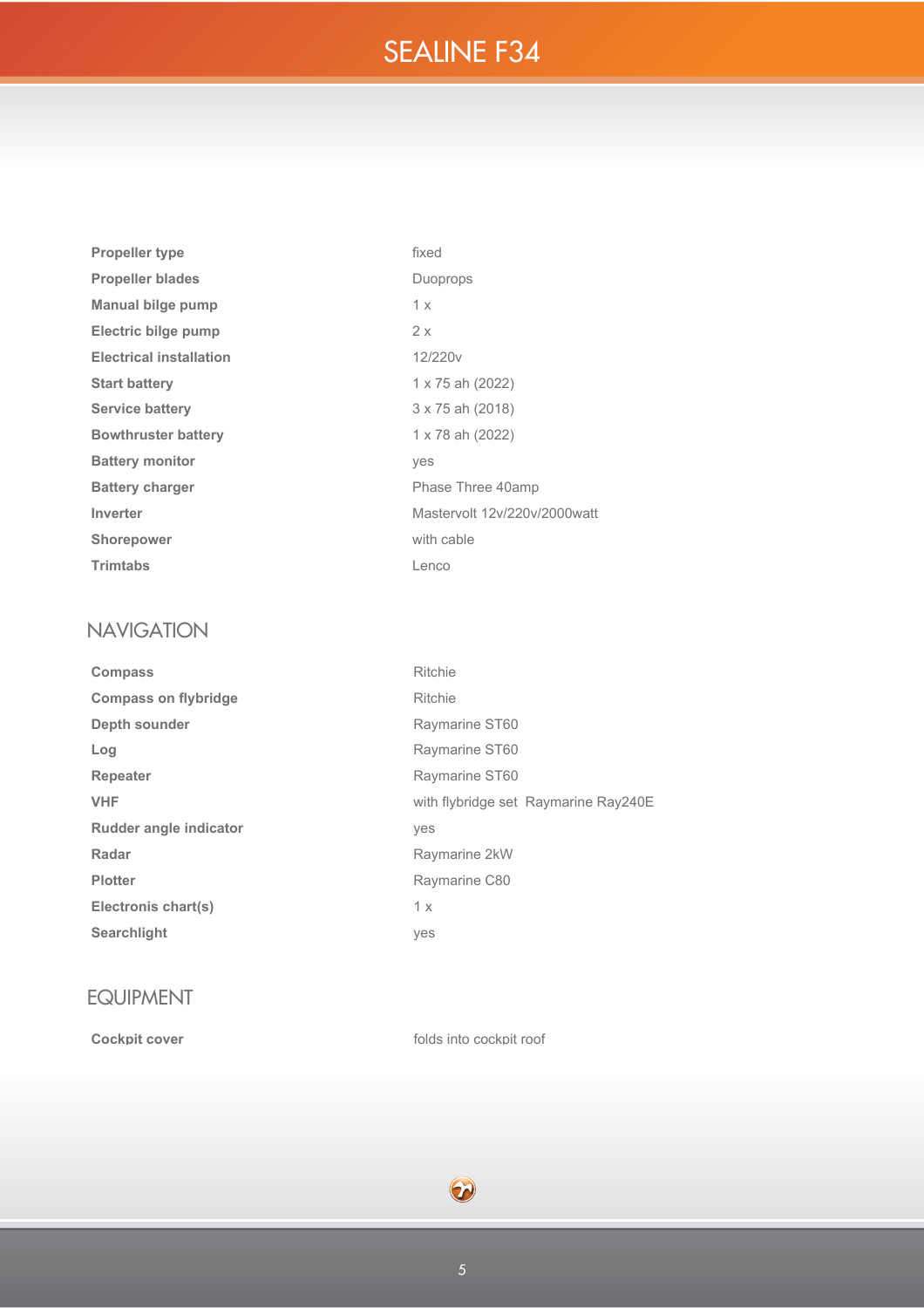| Sun awning                 | cover for windows salon                                      |
|----------------------------|--------------------------------------------------------------|
| <b>Cockpit cushions</b>    | ves                                                          |
| <b>Cockpit table</b>       | yes                                                          |
| <b>Bathing platform</b>    | yes                                                          |
| <b>Boarding ladder</b>     | stainless steel                                              |
| <b>Transom door</b>        | yes                                                          |
| Deck shower                | $hot + cold$                                                 |
| Anchor                     | Delta                                                        |
| Anchor chain               | yes                                                          |
| Windlass                   | electrical S&L Horizon 900                                   |
| Sea railing                | stainless steel                                              |
| Lifejackets                | 6x                                                           |
| Lifebuoy                   | 1 x                                                          |
| Wiper                      | 2x                                                           |
| Horn                       | yes                                                          |
| <b>Fenders</b>             | yes                                                          |
| <b>Mooring lines</b>       | yes                                                          |
| <b>TV</b>                  | fold-away in cockpit                                         |
| Radio                      | yes                                                          |
| <b>Clock - barometer</b>   | yes                                                          |
| Fire extinguisher          | yes                                                          |
| Latest extinguisher survey | expired                                                      |
| Extra info                 | Sunbahting cushions on foredeck                              |
| <b>Extra info</b>          | The cockpitcover extends the livingspace in colder climates. |
| Extra info                 | Remote for electric windlass at helmposition                 |

 $\bullet$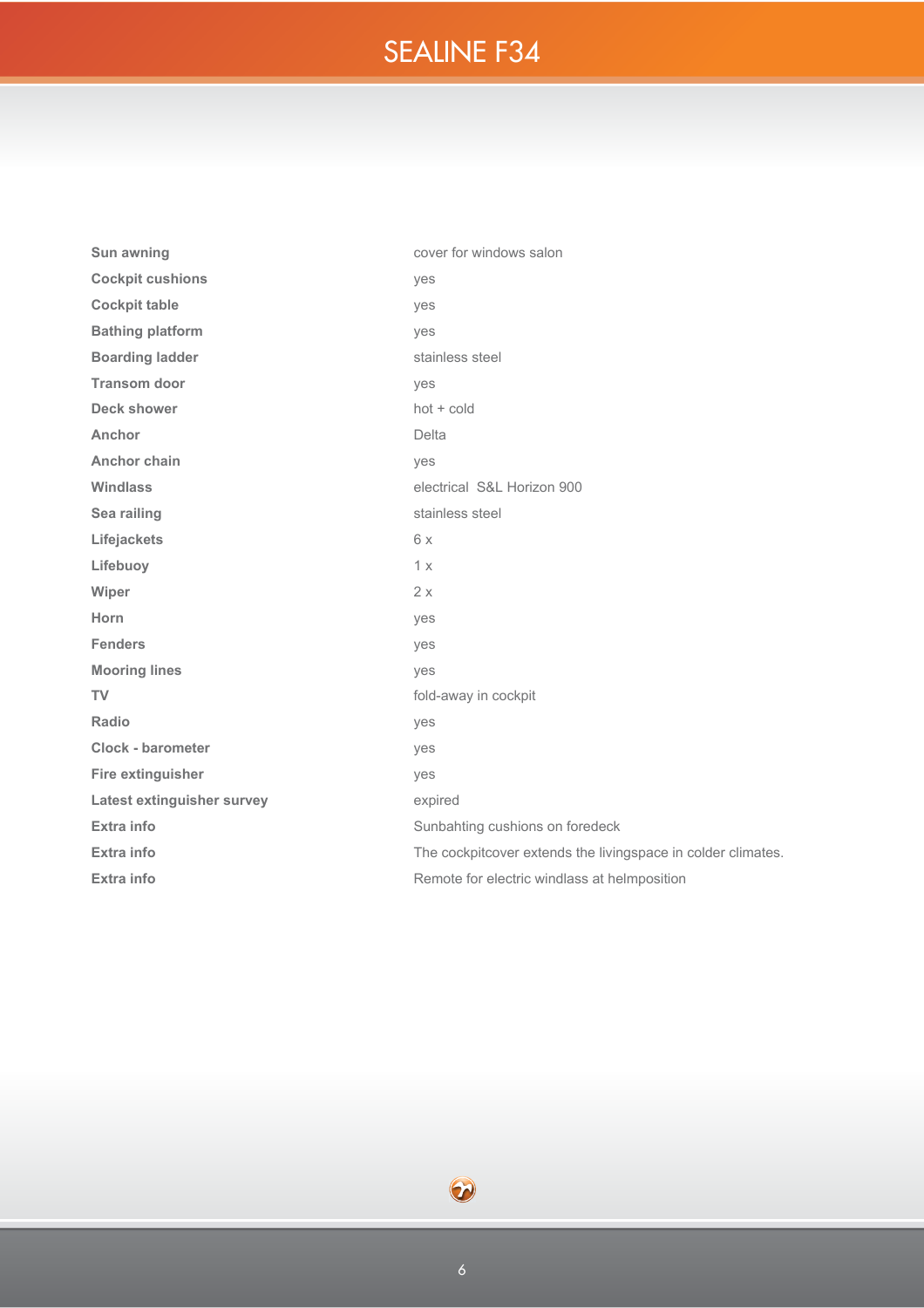# $6($  \$  $/$  , 1 ( )



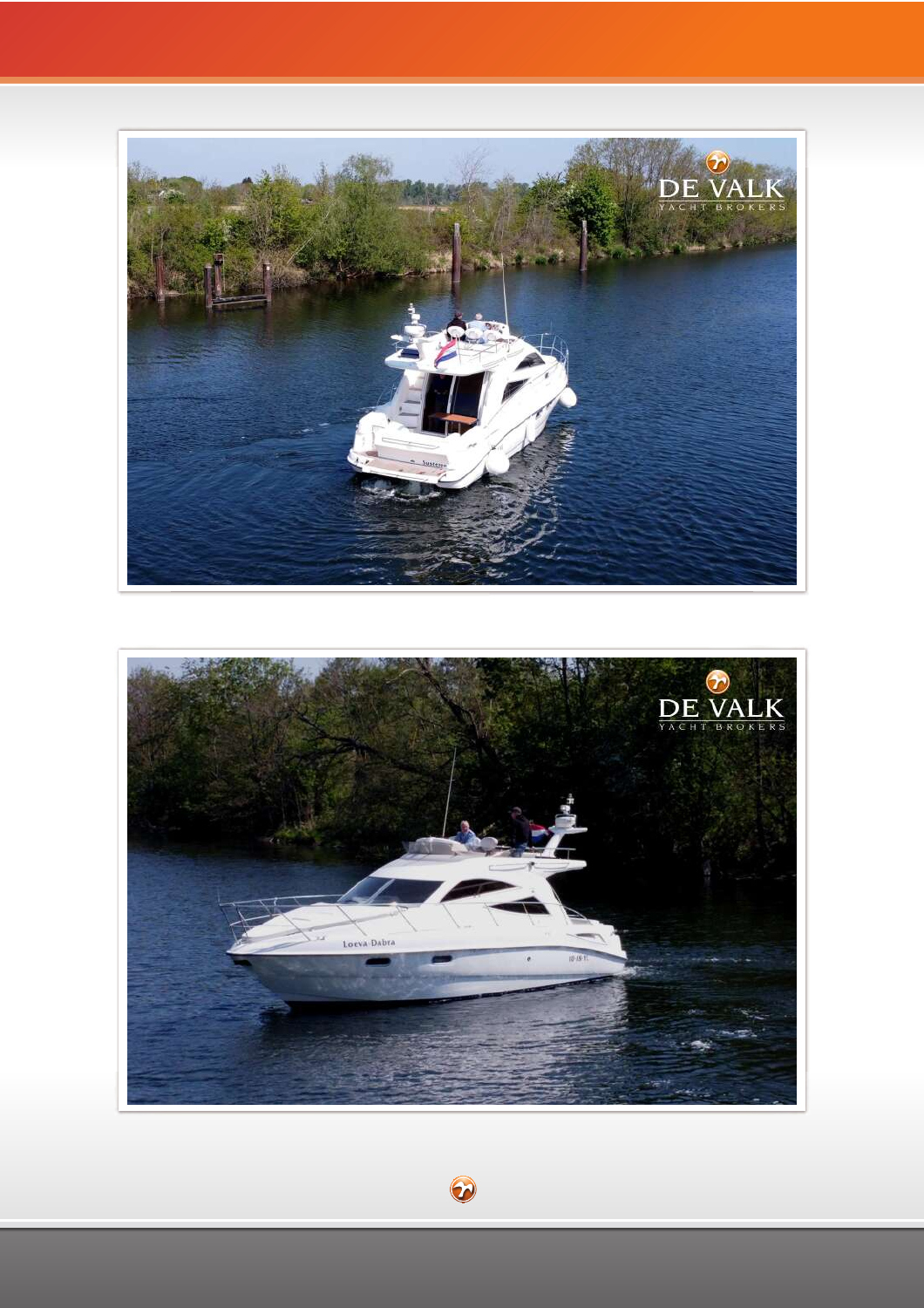| ---- |  |
|------|--|
|      |  |
|      |  |
|      |  |
|      |  |
|      |  |
|      |  |
|      |  |
|      |  |
|      |  |
|      |  |
|      |  |
|      |  |
|      |  |
|      |  |
|      |  |
|      |  |
|      |  |
|      |  |
|      |  |
|      |  |
|      |  |
|      |  |
|      |  |
|      |  |
|      |  |
|      |  |
|      |  |
|      |  |
|      |  |
|      |  |
|      |  |
|      |  |
|      |  |
|      |  |
|      |  |
|      |  |
|      |  |
|      |  |
|      |  |
|      |  |
|      |  |
|      |  |
|      |  |
|      |  |
|      |  |
|      |  |
|      |  |
|      |  |
|      |  |
|      |  |
|      |  |
|      |  |
|      |  |
|      |  |
|      |  |
|      |  |
|      |  |
|      |  |

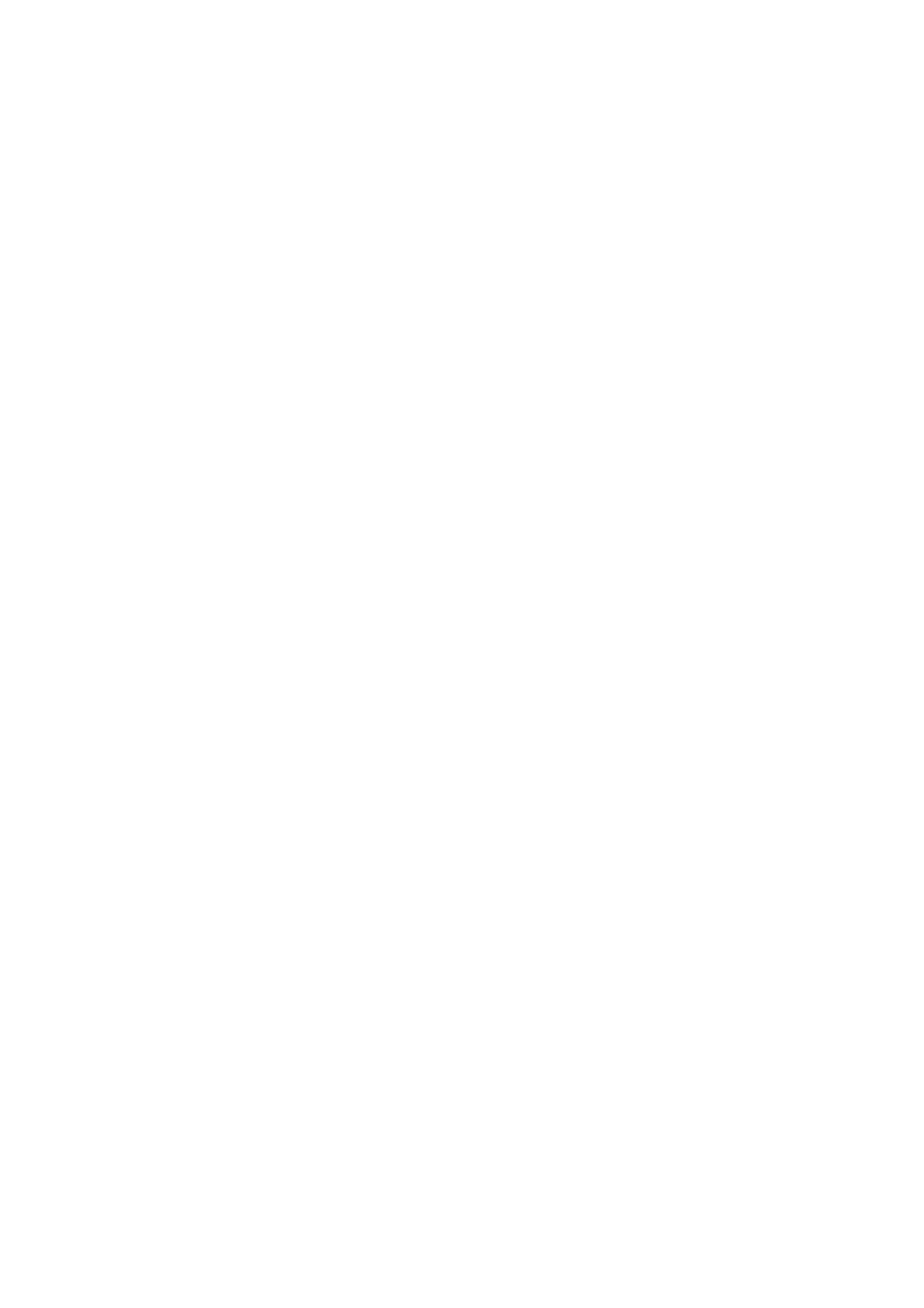| ---- |  |
|------|--|
|      |  |
|      |  |
|      |  |
|      |  |
|      |  |
|      |  |
|      |  |
|      |  |
|      |  |
|      |  |
|      |  |
|      |  |
|      |  |
|      |  |
|      |  |
|      |  |
|      |  |
|      |  |
|      |  |
|      |  |
|      |  |
|      |  |
|      |  |
|      |  |
|      |  |
|      |  |
|      |  |
|      |  |
|      |  |
|      |  |
|      |  |
|      |  |
|      |  |
|      |  |
|      |  |
|      |  |
|      |  |
|      |  |
|      |  |
|      |  |
|      |  |
|      |  |
|      |  |
|      |  |
|      |  |
|      |  |
|      |  |
|      |  |
|      |  |
|      |  |
|      |  |
|      |  |
|      |  |
|      |  |
|      |  |
|      |  |
|      |  |
|      |  |

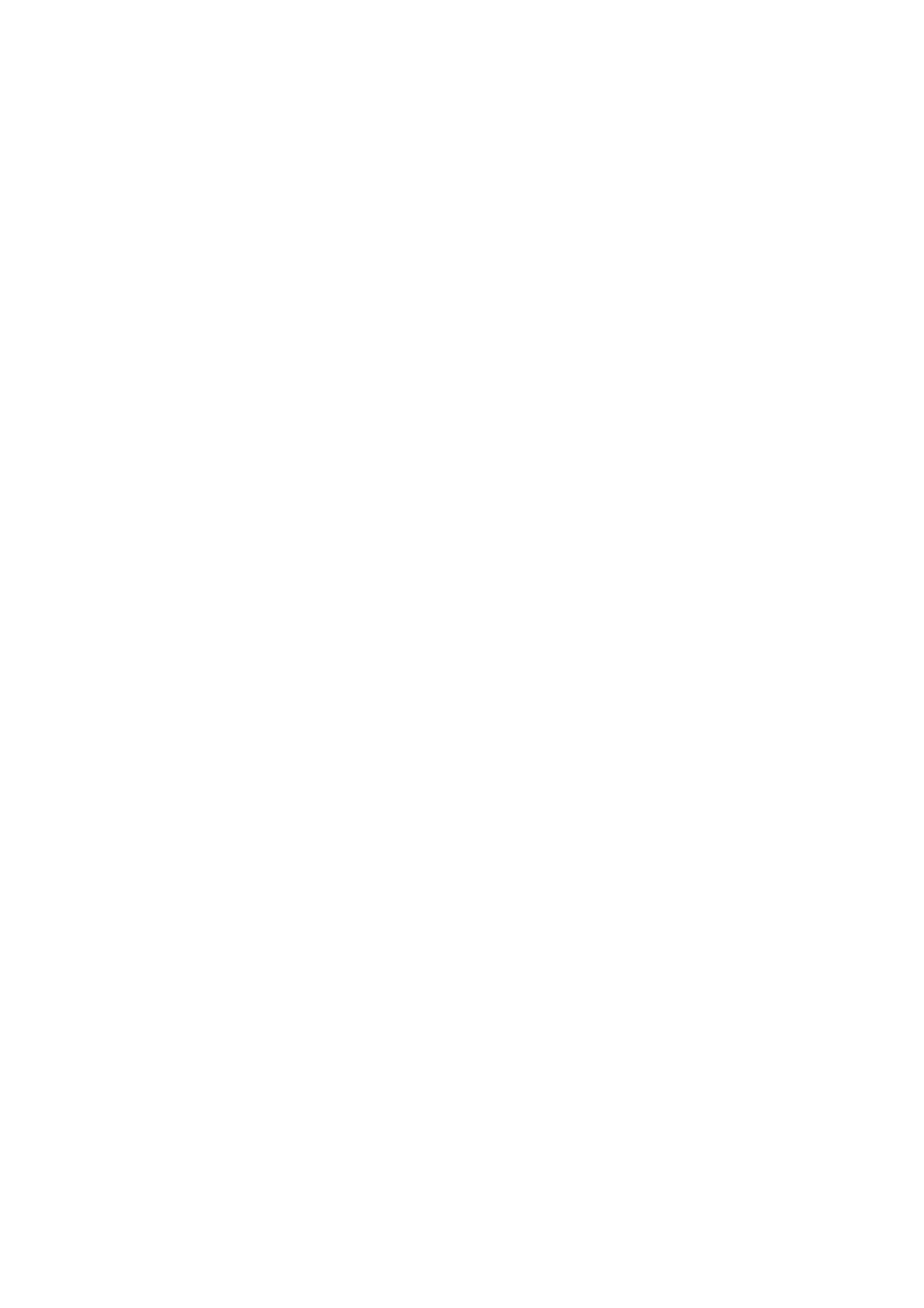| ---- |  |
|------|--|
|      |  |
|      |  |
|      |  |
|      |  |
|      |  |
|      |  |
|      |  |
|      |  |
|      |  |
|      |  |
|      |  |
|      |  |
|      |  |
|      |  |
|      |  |
|      |  |
|      |  |
|      |  |
|      |  |
|      |  |
|      |  |
|      |  |
|      |  |
|      |  |
|      |  |
|      |  |
|      |  |
|      |  |
|      |  |
|      |  |
|      |  |
|      |  |
|      |  |
|      |  |
|      |  |
|      |  |
|      |  |
|      |  |
|      |  |
|      |  |
|      |  |
|      |  |
|      |  |
|      |  |
|      |  |
|      |  |
|      |  |
|      |  |
|      |  |
|      |  |
|      |  |
|      |  |
|      |  |
|      |  |
|      |  |
|      |  |
|      |  |
|      |  |

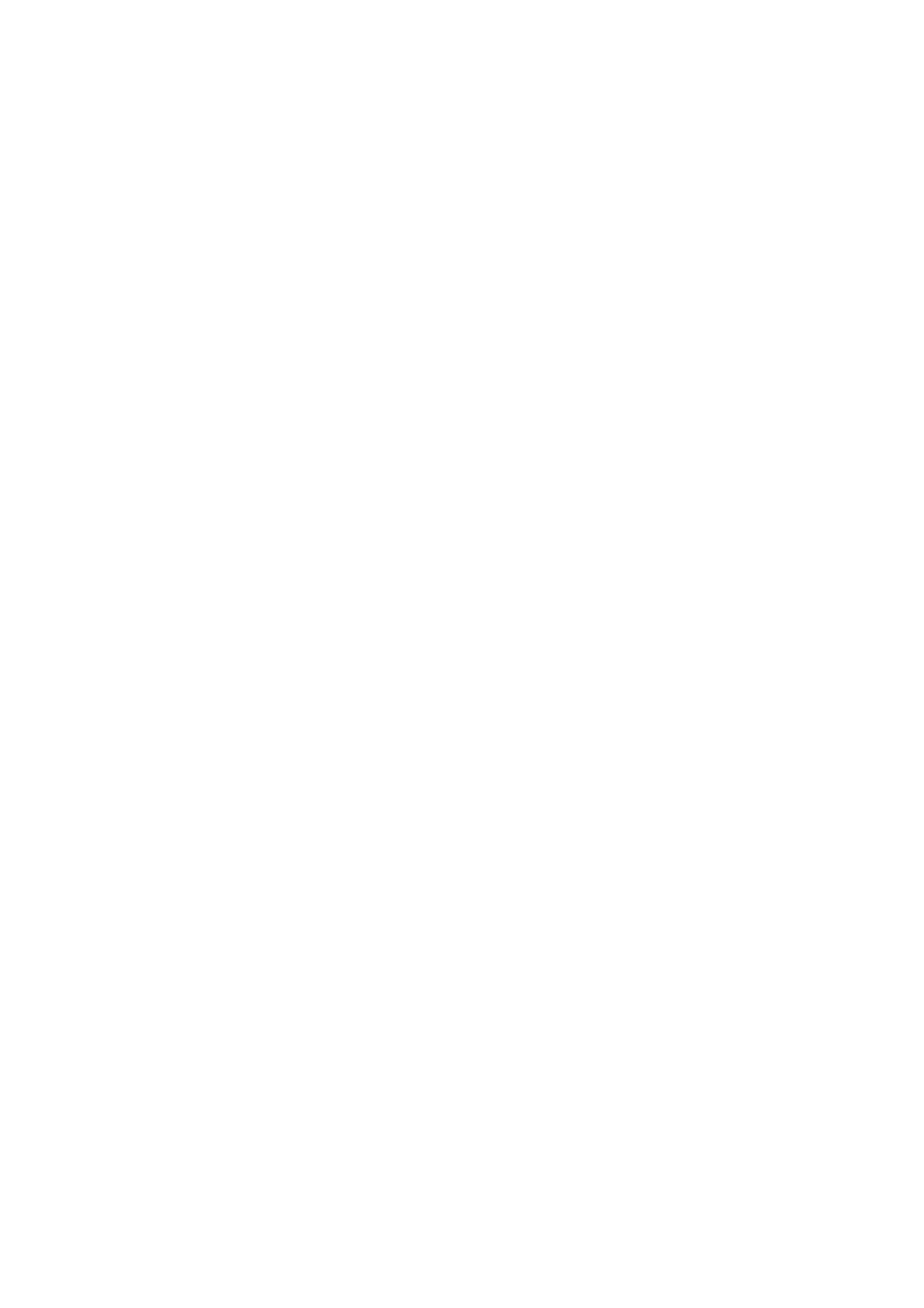| ---- |  |
|------|--|
|      |  |
|      |  |
|      |  |
|      |  |
|      |  |
|      |  |
|      |  |
|      |  |
|      |  |
|      |  |
|      |  |
|      |  |
|      |  |
|      |  |
|      |  |
|      |  |
|      |  |
|      |  |
|      |  |
|      |  |
|      |  |
|      |  |
|      |  |
|      |  |
|      |  |
|      |  |
|      |  |
|      |  |
|      |  |
|      |  |
|      |  |
|      |  |
|      |  |
|      |  |
|      |  |
|      |  |
|      |  |
|      |  |
|      |  |
|      |  |
|      |  |
|      |  |
|      |  |
|      |  |
|      |  |
|      |  |
|      |  |
|      |  |
|      |  |
|      |  |
|      |  |
|      |  |
|      |  |
|      |  |
|      |  |
|      |  |
|      |  |
|      |  |

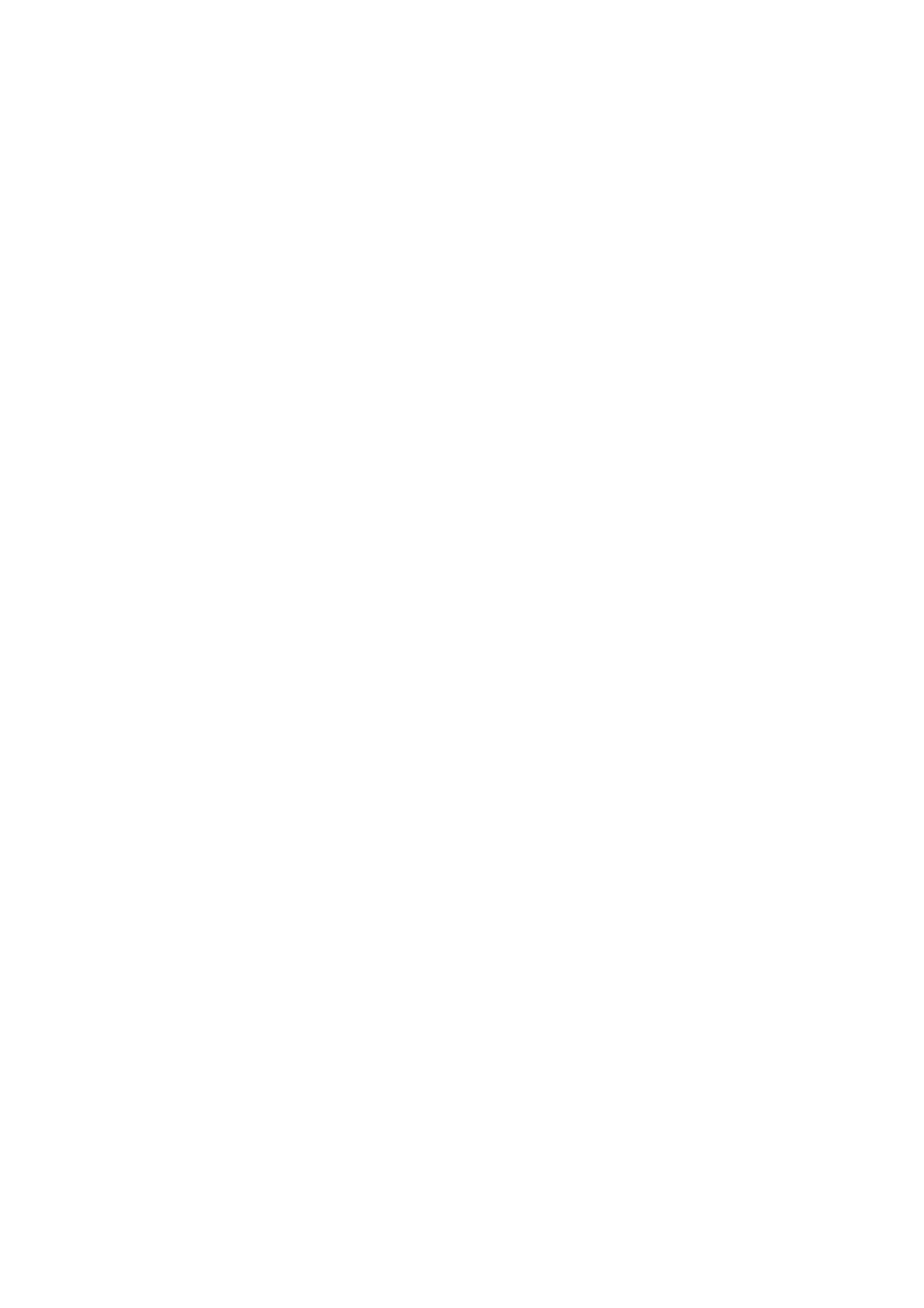| ---- |  |
|------|--|
|      |  |
|      |  |
|      |  |
|      |  |
|      |  |
|      |  |
|      |  |
|      |  |
|      |  |
|      |  |
|      |  |
|      |  |
|      |  |
|      |  |
|      |  |
|      |  |
|      |  |
|      |  |
|      |  |
|      |  |
|      |  |
|      |  |
|      |  |
|      |  |
|      |  |
|      |  |
|      |  |
|      |  |
|      |  |
|      |  |
|      |  |
|      |  |
|      |  |
|      |  |
|      |  |
|      |  |
|      |  |
|      |  |
|      |  |
|      |  |
|      |  |
|      |  |
|      |  |
|      |  |
|      |  |
|      |  |
|      |  |
|      |  |
|      |  |
|      |  |
|      |  |
|      |  |
|      |  |
|      |  |
|      |  |
|      |  |
|      |  |
|      |  |

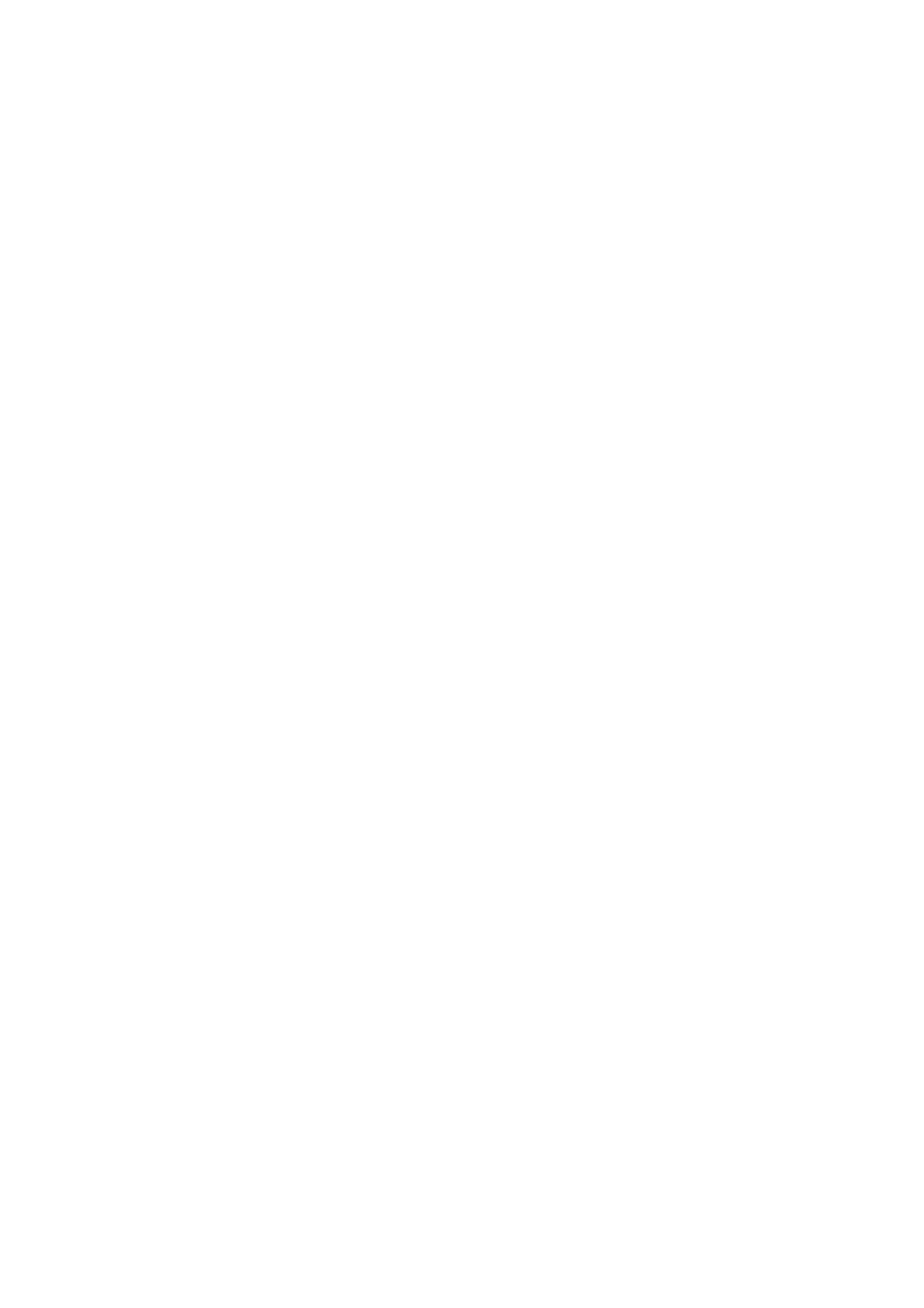| ---- |  |
|------|--|
|      |  |
|      |  |
|      |  |
|      |  |
|      |  |
|      |  |
|      |  |
|      |  |
|      |  |
|      |  |
|      |  |
|      |  |
|      |  |
|      |  |
|      |  |
|      |  |
|      |  |
|      |  |
|      |  |
|      |  |
|      |  |
|      |  |
|      |  |
|      |  |
|      |  |
|      |  |
|      |  |
|      |  |
|      |  |
|      |  |
|      |  |
|      |  |
|      |  |
|      |  |
|      |  |
|      |  |
|      |  |
|      |  |
|      |  |
|      |  |
|      |  |
|      |  |
|      |  |
|      |  |
|      |  |
|      |  |
|      |  |
|      |  |
|      |  |
|      |  |
|      |  |
|      |  |
|      |  |
|      |  |
|      |  |
|      |  |
|      |  |
|      |  |

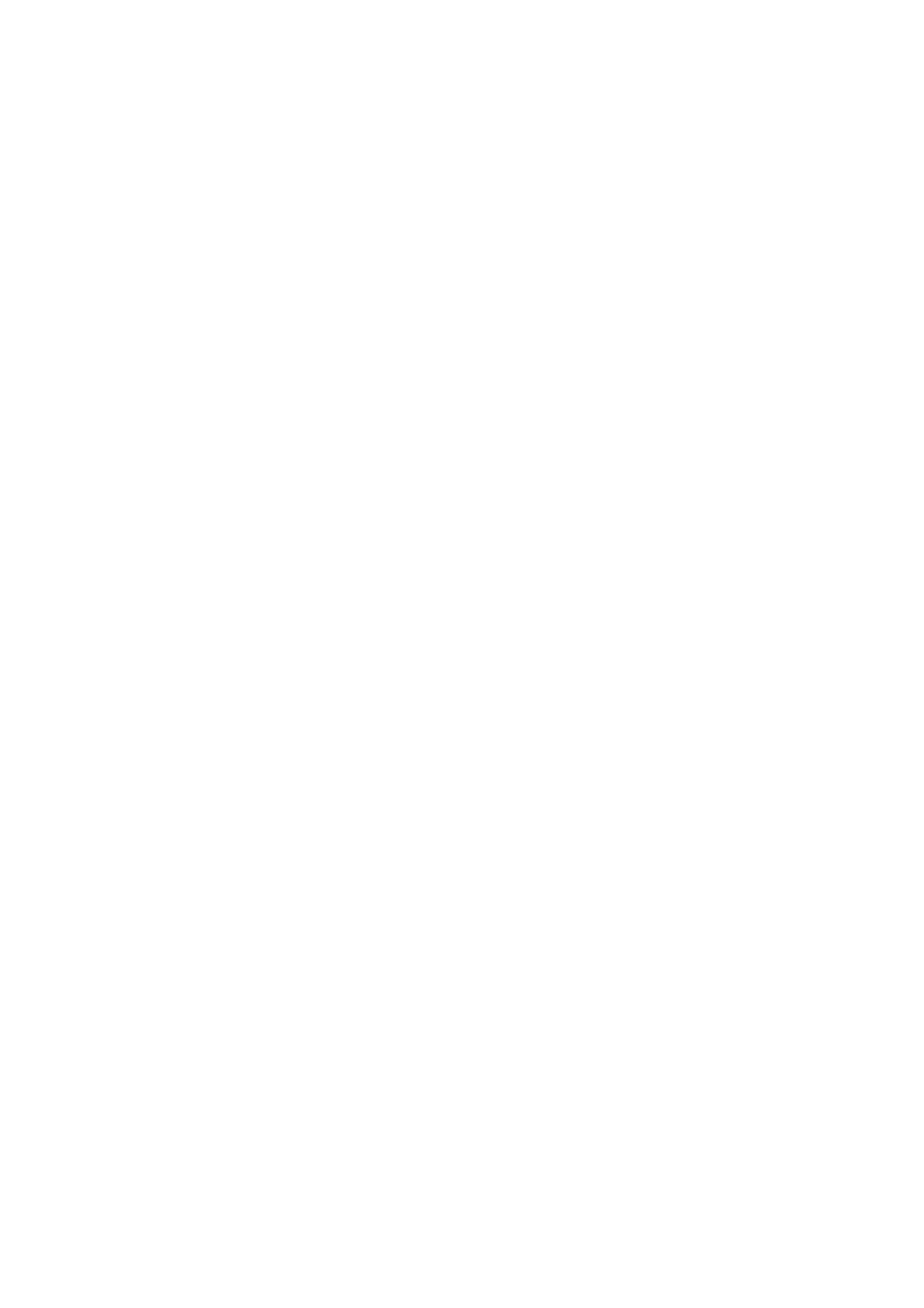| ---- |  |
|------|--|
|      |  |
|      |  |
|      |  |
|      |  |
|      |  |
|      |  |
|      |  |
|      |  |
|      |  |
|      |  |
|      |  |
|      |  |
|      |  |
|      |  |
|      |  |
|      |  |
|      |  |
|      |  |
|      |  |
|      |  |
|      |  |
|      |  |
|      |  |
|      |  |
|      |  |
|      |  |
|      |  |
|      |  |
|      |  |
|      |  |
|      |  |
|      |  |
|      |  |
|      |  |
|      |  |
|      |  |
|      |  |
|      |  |
|      |  |
|      |  |
|      |  |
|      |  |
|      |  |
|      |  |
|      |  |
|      |  |
|      |  |
|      |  |
|      |  |
|      |  |
|      |  |
|      |  |
|      |  |
|      |  |
|      |  |
|      |  |
|      |  |
|      |  |

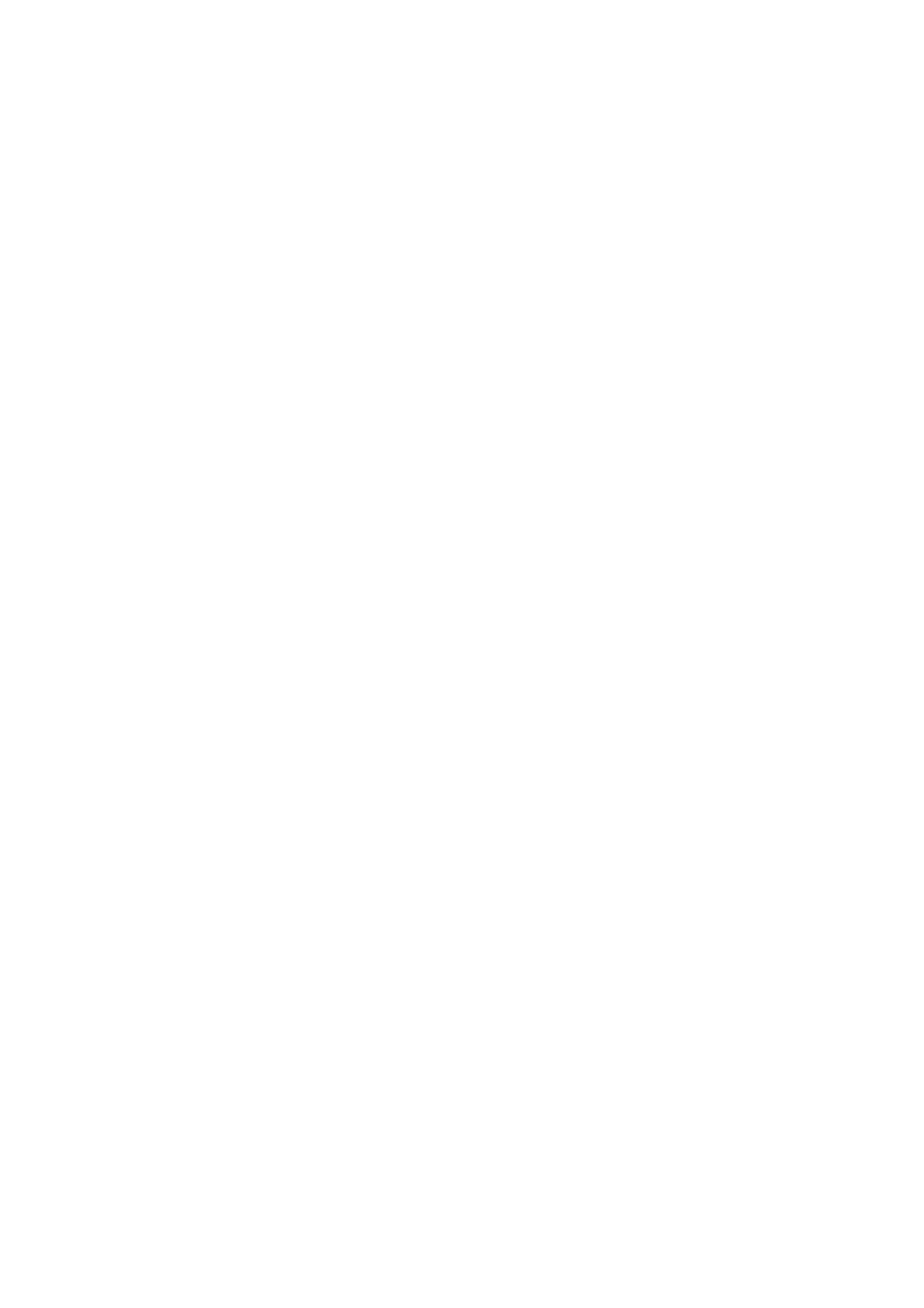| ---- |  |
|------|--|
|      |  |
|      |  |
|      |  |
|      |  |
|      |  |
|      |  |
|      |  |
|      |  |
|      |  |
|      |  |
|      |  |
|      |  |
|      |  |
|      |  |
|      |  |
|      |  |
|      |  |
|      |  |
|      |  |
|      |  |
|      |  |
|      |  |
|      |  |
|      |  |
|      |  |
|      |  |
|      |  |
|      |  |
|      |  |
|      |  |
|      |  |
|      |  |
|      |  |
|      |  |
|      |  |
|      |  |
|      |  |
|      |  |
|      |  |
|      |  |
|      |  |
|      |  |
|      |  |
|      |  |
|      |  |
|      |  |
|      |  |
|      |  |
|      |  |
|      |  |
|      |  |
|      |  |
|      |  |
|      |  |
|      |  |
|      |  |
|      |  |
|      |  |

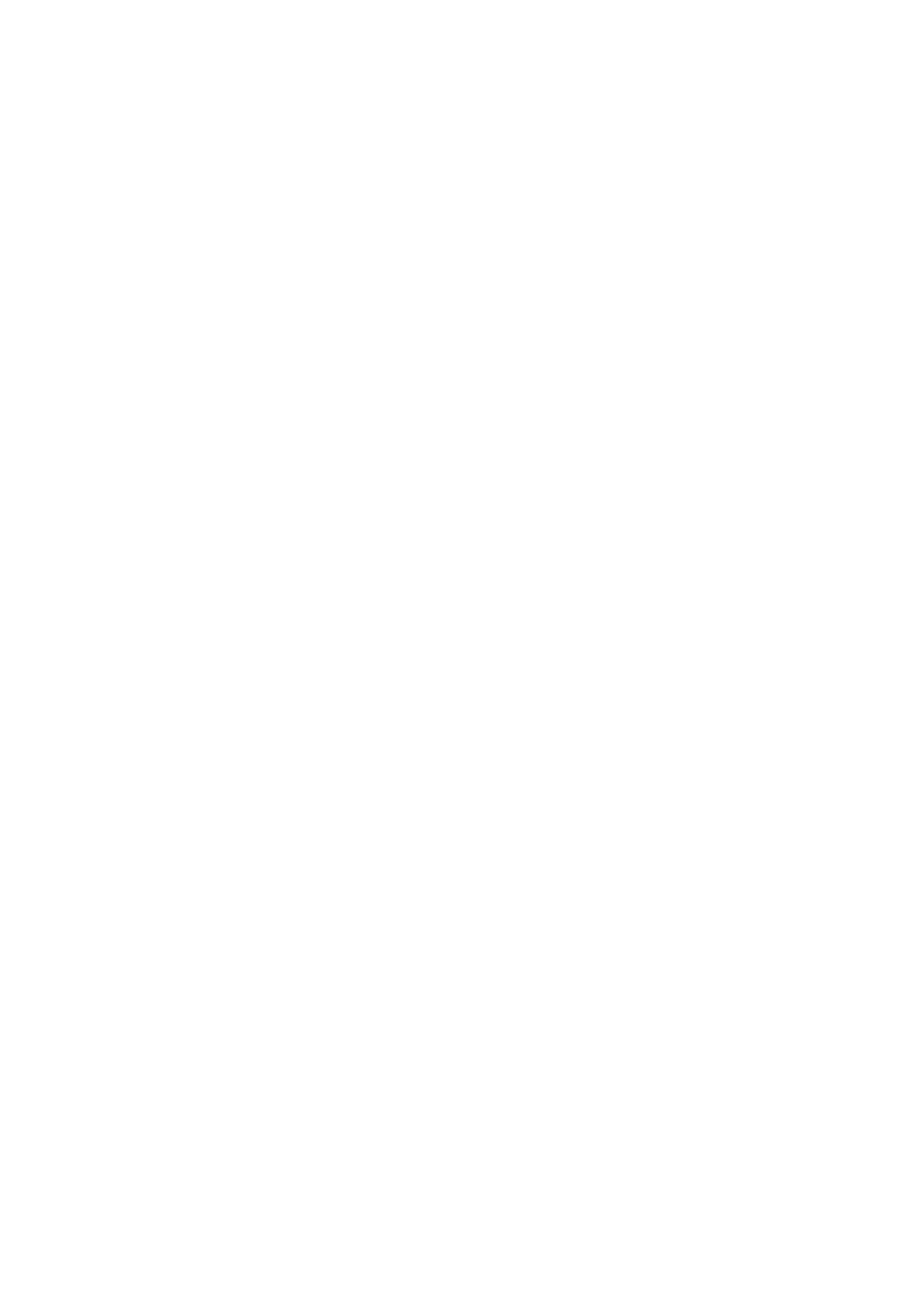| ---- |  |
|------|--|
|      |  |
|      |  |
|      |  |
|      |  |
|      |  |
|      |  |
|      |  |
|      |  |
|      |  |
|      |  |
|      |  |
|      |  |
|      |  |
|      |  |
|      |  |
|      |  |
|      |  |
|      |  |
|      |  |
|      |  |
|      |  |
|      |  |
|      |  |
|      |  |
|      |  |
|      |  |
|      |  |
|      |  |
|      |  |
|      |  |
|      |  |
|      |  |
|      |  |
|      |  |
|      |  |
|      |  |
|      |  |
|      |  |
|      |  |
|      |  |
|      |  |
|      |  |
|      |  |
|      |  |
|      |  |
|      |  |
|      |  |
|      |  |
|      |  |
|      |  |
|      |  |
|      |  |
|      |  |
|      |  |
|      |  |
|      |  |
|      |  |
|      |  |

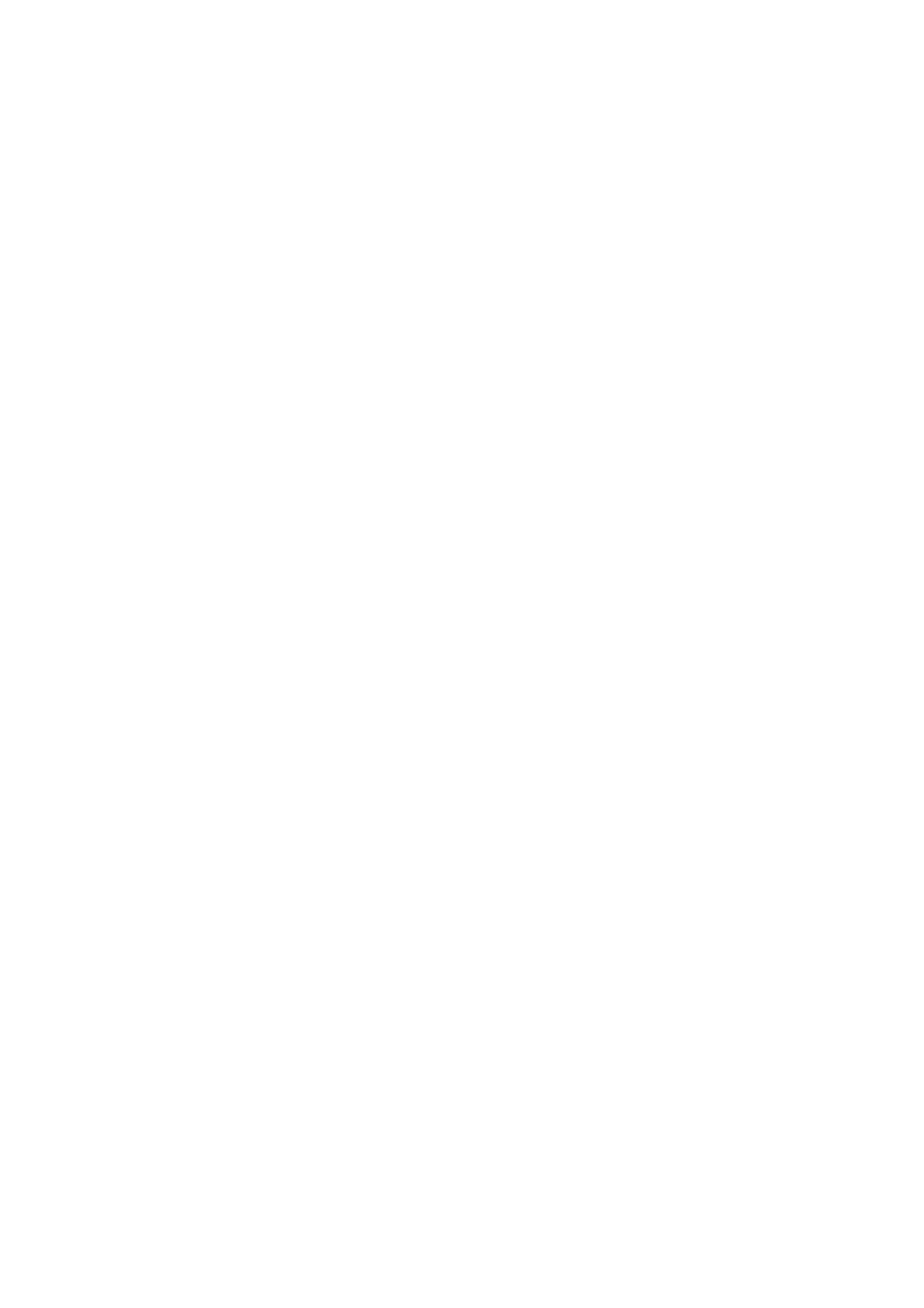| ---- |  |
|------|--|
|      |  |
|      |  |
|      |  |
|      |  |
|      |  |
|      |  |
|      |  |
|      |  |
|      |  |
|      |  |
|      |  |
|      |  |
|      |  |
|      |  |
|      |  |
|      |  |
|      |  |
|      |  |
|      |  |
|      |  |
|      |  |
|      |  |
|      |  |
|      |  |
|      |  |
|      |  |
|      |  |
|      |  |
|      |  |
|      |  |
|      |  |
|      |  |
|      |  |
|      |  |
|      |  |
|      |  |
|      |  |
|      |  |
|      |  |
|      |  |
|      |  |
|      |  |
|      |  |
|      |  |
|      |  |
|      |  |
|      |  |
|      |  |
|      |  |
|      |  |
|      |  |
|      |  |
|      |  |
|      |  |
|      |  |
|      |  |
|      |  |
|      |  |

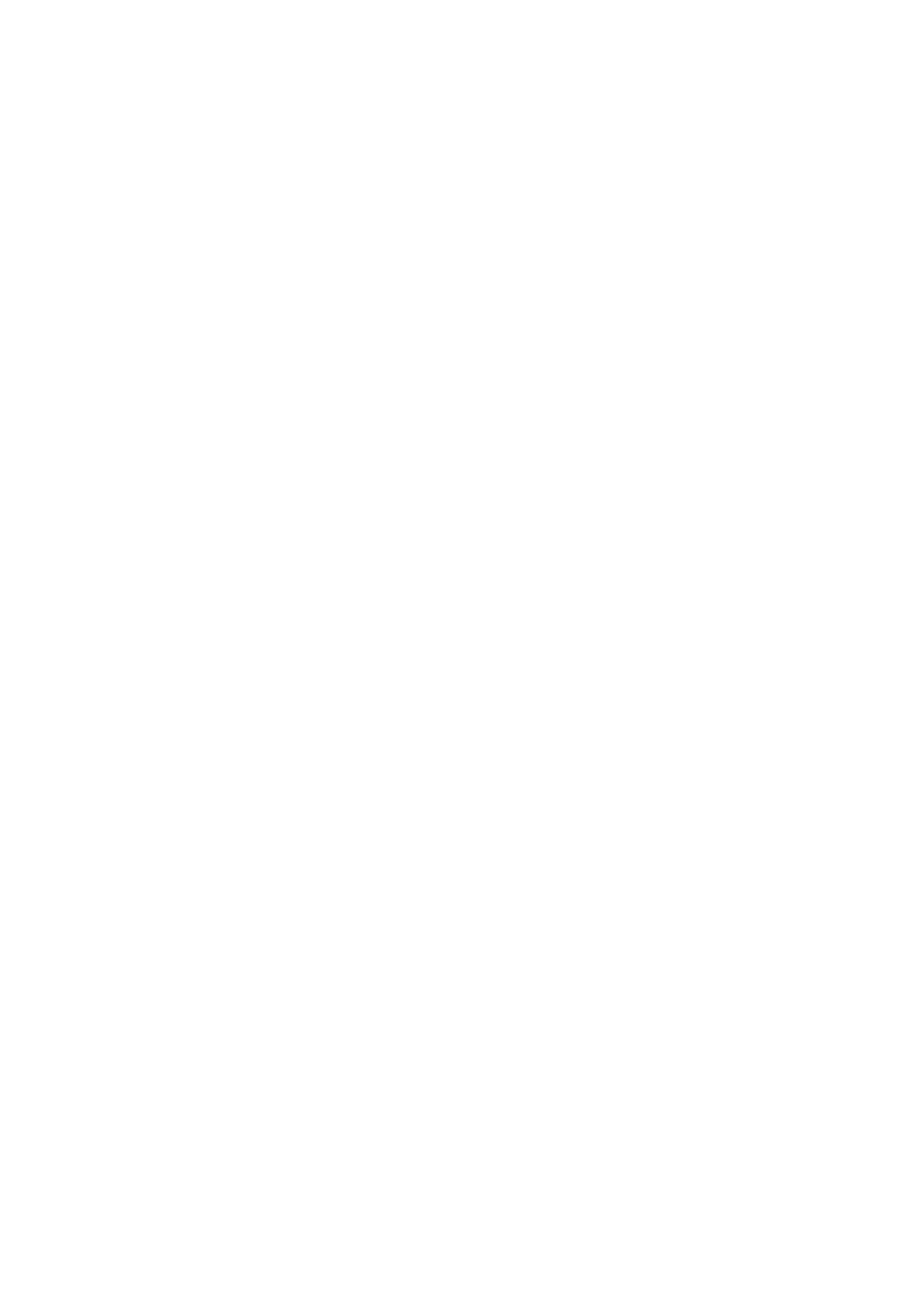| ---- |  |
|------|--|
|      |  |
|      |  |
|      |  |
|      |  |
|      |  |
|      |  |
|      |  |
|      |  |
|      |  |
|      |  |
|      |  |
|      |  |
|      |  |
|      |  |
|      |  |
|      |  |
|      |  |
|      |  |
|      |  |
|      |  |
|      |  |
|      |  |
|      |  |
|      |  |
|      |  |
|      |  |
|      |  |
|      |  |
|      |  |
|      |  |
|      |  |
|      |  |
|      |  |
|      |  |
|      |  |
|      |  |
|      |  |
|      |  |
|      |  |
|      |  |
|      |  |
|      |  |
|      |  |
|      |  |
|      |  |
|      |  |
|      |  |
|      |  |
|      |  |
|      |  |
|      |  |
|      |  |
|      |  |
|      |  |
|      |  |
|      |  |
|      |  |
|      |  |

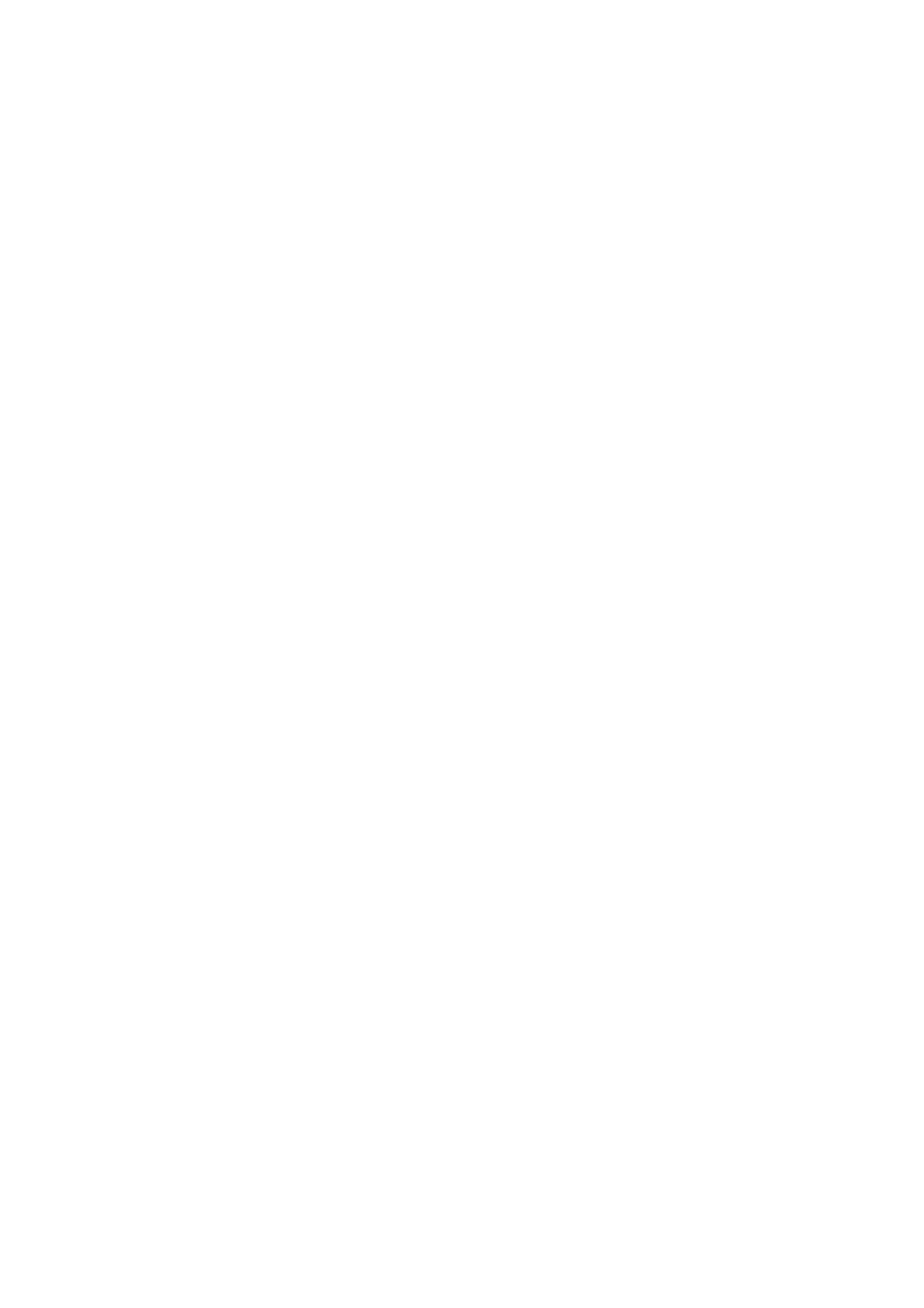| ---- |  |
|------|--|
|      |  |
|      |  |
|      |  |
|      |  |
|      |  |
|      |  |
|      |  |
|      |  |
|      |  |
|      |  |
|      |  |
|      |  |
|      |  |
|      |  |
|      |  |
|      |  |
|      |  |
|      |  |
|      |  |
|      |  |
|      |  |
|      |  |
|      |  |
|      |  |
|      |  |
|      |  |
|      |  |
|      |  |
|      |  |
|      |  |
|      |  |
|      |  |
|      |  |
|      |  |
|      |  |
|      |  |
|      |  |
|      |  |
|      |  |
|      |  |
|      |  |
|      |  |
|      |  |
|      |  |
|      |  |
|      |  |
|      |  |
|      |  |
|      |  |
|      |  |
|      |  |
|      |  |
|      |  |
|      |  |
|      |  |
|      |  |
|      |  |
|      |  |

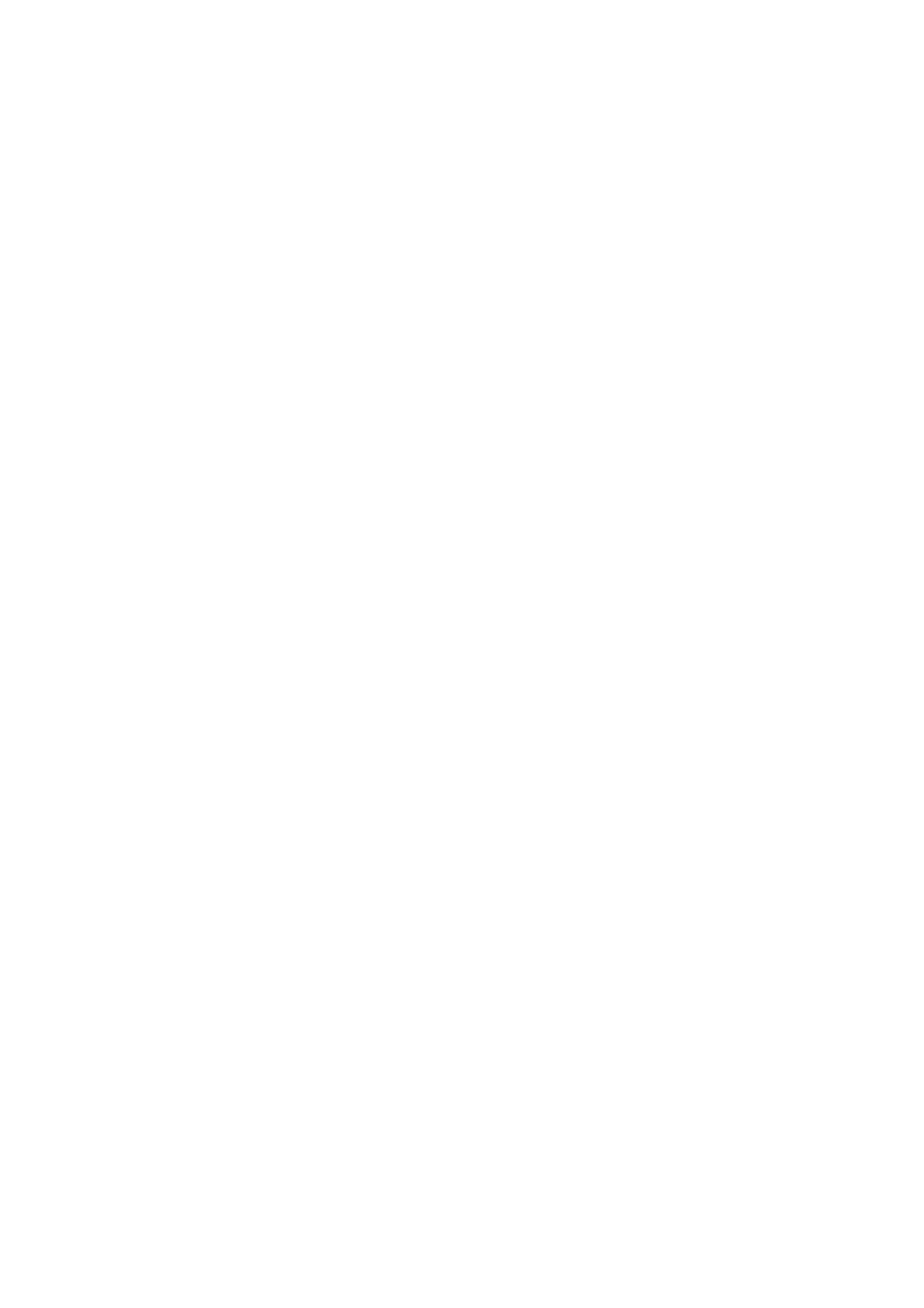| ---- |  |
|------|--|
|      |  |
|      |  |
|      |  |
|      |  |
|      |  |
|      |  |
|      |  |
|      |  |
|      |  |
|      |  |
|      |  |
|      |  |
|      |  |
|      |  |
|      |  |
|      |  |
|      |  |
|      |  |
|      |  |
|      |  |
|      |  |
|      |  |
|      |  |
|      |  |
|      |  |
|      |  |
|      |  |
|      |  |
|      |  |
|      |  |
|      |  |
|      |  |
|      |  |
|      |  |
|      |  |
|      |  |
|      |  |
|      |  |
|      |  |
|      |  |
|      |  |
|      |  |
|      |  |
|      |  |
|      |  |
|      |  |
|      |  |
|      |  |
|      |  |
|      |  |
|      |  |
|      |  |
|      |  |
|      |  |
|      |  |
|      |  |
|      |  |
|      |  |

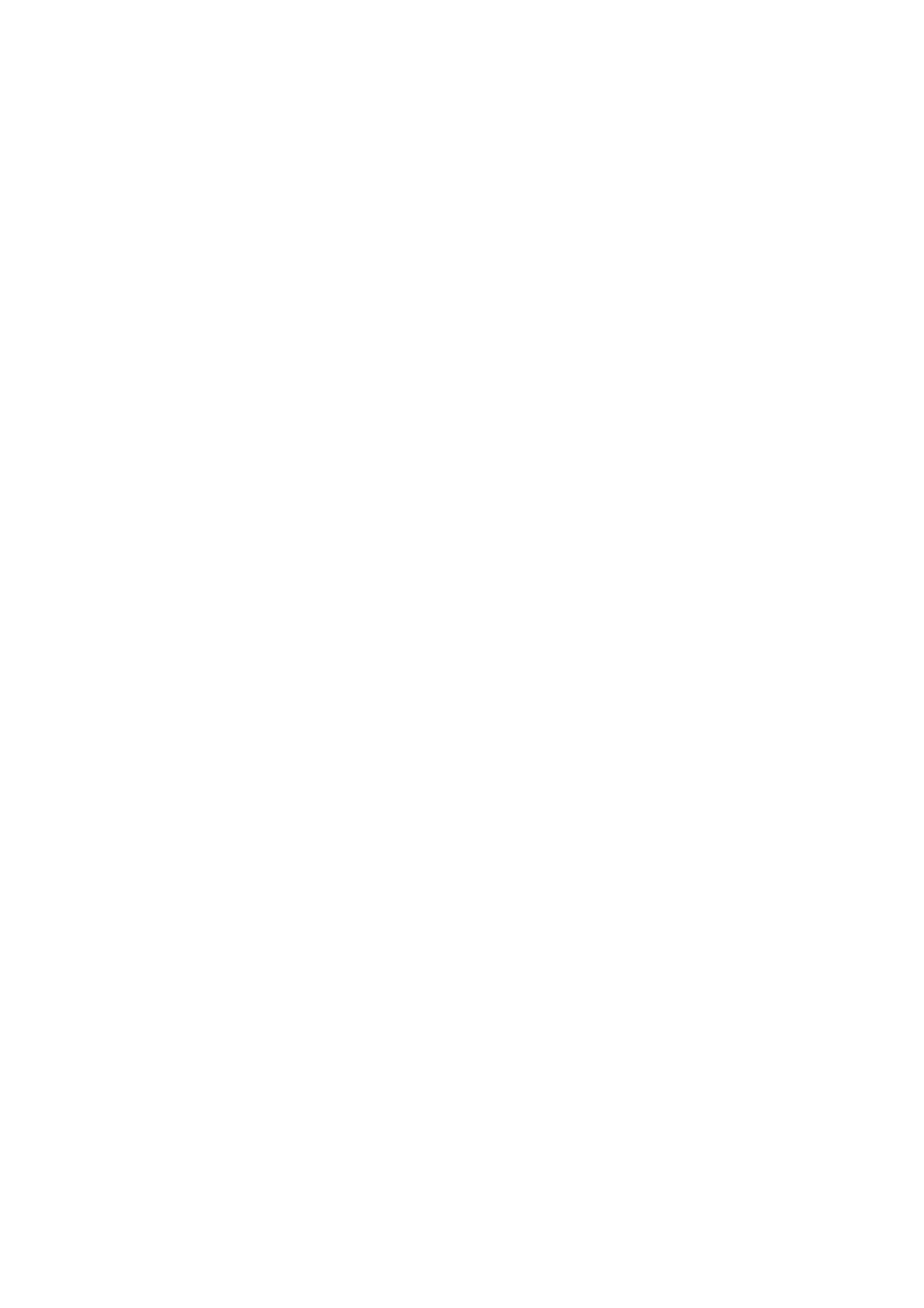| ---- |  |
|------|--|
|      |  |
|      |  |
|      |  |
|      |  |
|      |  |
|      |  |
|      |  |
|      |  |
|      |  |
|      |  |
|      |  |
|      |  |
|      |  |
|      |  |
|      |  |
|      |  |
|      |  |
|      |  |
|      |  |
|      |  |
|      |  |
|      |  |
|      |  |
|      |  |
|      |  |
|      |  |
|      |  |
|      |  |
|      |  |
|      |  |
|      |  |
|      |  |
|      |  |
|      |  |
|      |  |
|      |  |
|      |  |
|      |  |
|      |  |
|      |  |
|      |  |
|      |  |
|      |  |
|      |  |
|      |  |
|      |  |
|      |  |
|      |  |
|      |  |
|      |  |
|      |  |
|      |  |
|      |  |
|      |  |
|      |  |
|      |  |
|      |  |
|      |  |

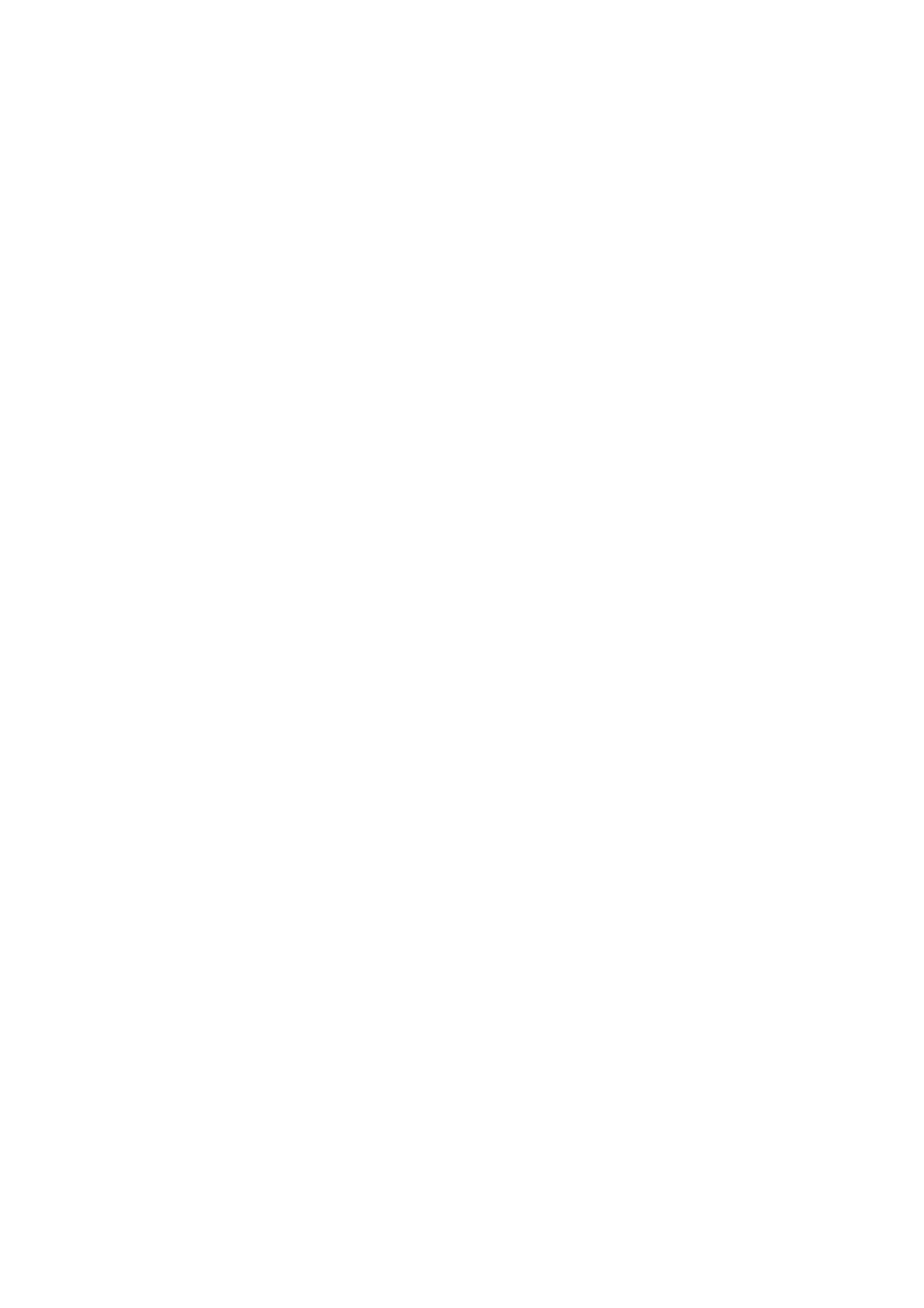| ---- |  |
|------|--|
|      |  |
|      |  |
|      |  |
|      |  |
|      |  |
|      |  |
|      |  |
|      |  |
|      |  |
|      |  |
|      |  |
|      |  |
|      |  |
|      |  |
|      |  |
|      |  |
|      |  |
|      |  |
|      |  |
|      |  |
|      |  |
|      |  |
|      |  |
|      |  |
|      |  |
|      |  |
|      |  |
|      |  |
|      |  |
|      |  |
|      |  |
|      |  |
|      |  |
|      |  |
|      |  |
|      |  |
|      |  |
|      |  |
|      |  |
|      |  |
|      |  |
|      |  |
|      |  |
|      |  |
|      |  |
|      |  |
|      |  |
|      |  |
|      |  |
|      |  |
|      |  |
|      |  |
|      |  |
|      |  |
|      |  |
|      |  |
|      |  |
|      |  |

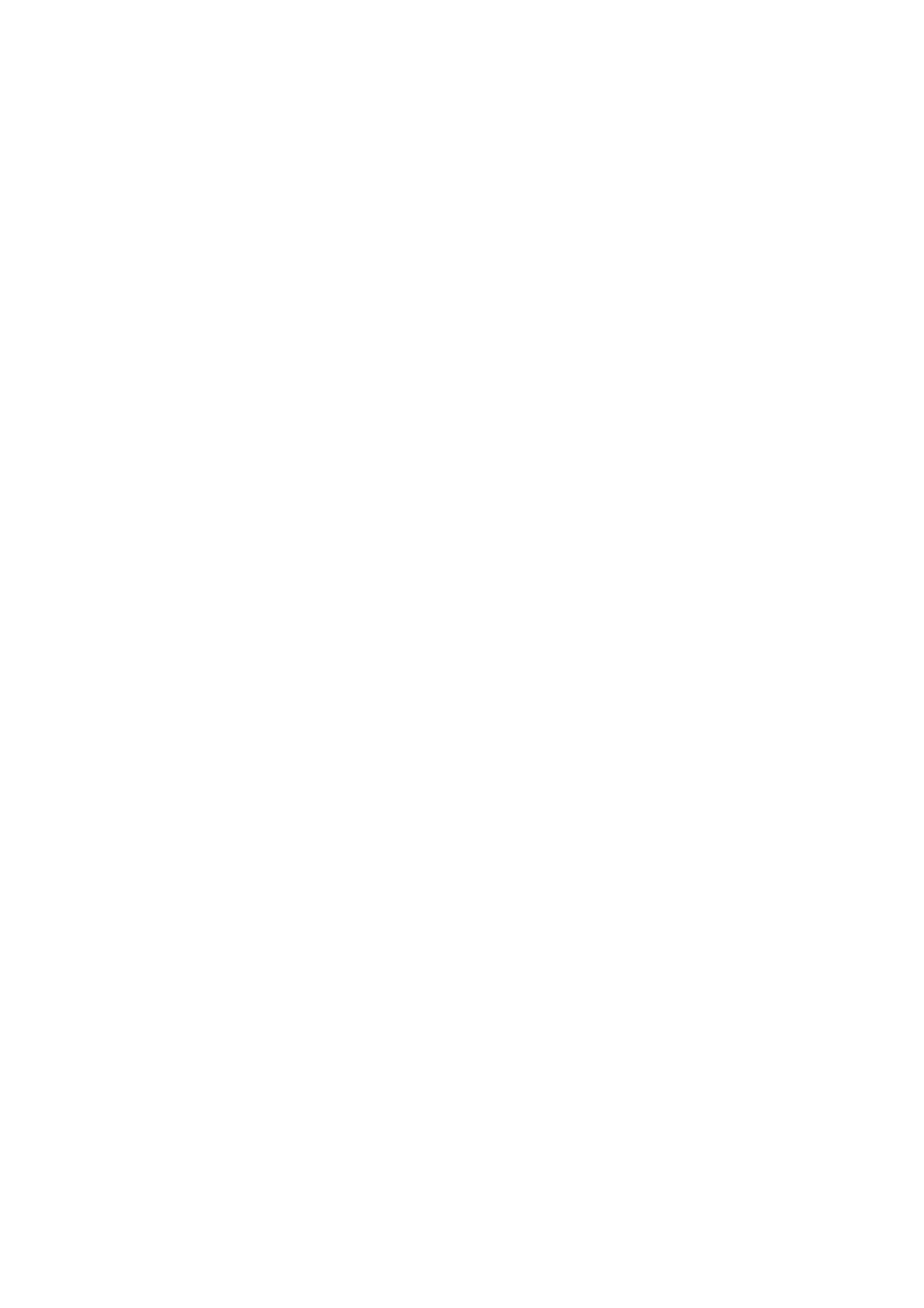| ---- |  |
|------|--|
|      |  |
|      |  |
|      |  |
|      |  |
|      |  |
|      |  |
|      |  |
|      |  |
|      |  |
|      |  |
|      |  |
|      |  |
|      |  |
|      |  |
|      |  |
|      |  |
|      |  |
|      |  |
|      |  |
|      |  |
|      |  |
|      |  |
|      |  |
|      |  |
|      |  |
|      |  |
|      |  |
|      |  |
|      |  |
|      |  |
|      |  |
|      |  |
|      |  |
|      |  |
|      |  |
|      |  |
|      |  |
|      |  |
|      |  |
|      |  |
|      |  |
|      |  |
|      |  |
|      |  |
|      |  |
|      |  |
|      |  |
|      |  |
|      |  |
|      |  |
|      |  |
|      |  |
|      |  |
|      |  |
|      |  |
|      |  |
|      |  |
|      |  |

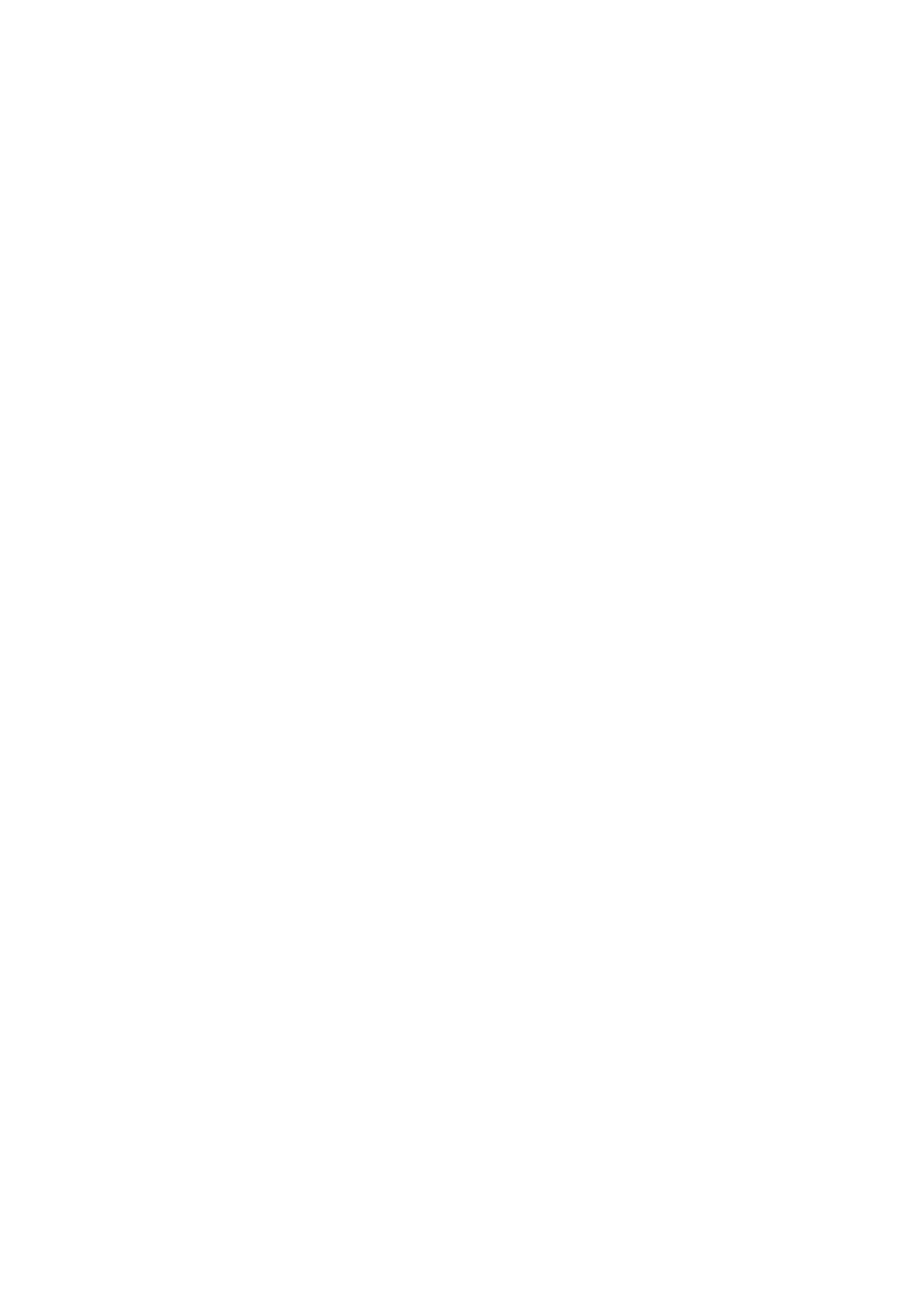| ---- |  |
|------|--|
|      |  |
|      |  |
|      |  |
|      |  |
|      |  |
|      |  |
|      |  |
|      |  |
|      |  |
|      |  |
|      |  |
|      |  |
|      |  |
|      |  |
|      |  |
|      |  |
|      |  |
|      |  |
|      |  |
|      |  |
|      |  |
|      |  |
|      |  |
|      |  |
|      |  |
|      |  |
|      |  |
|      |  |
|      |  |
|      |  |
|      |  |
|      |  |
|      |  |
|      |  |
|      |  |
|      |  |
|      |  |
|      |  |
|      |  |
|      |  |
|      |  |
|      |  |
|      |  |
|      |  |
|      |  |
|      |  |
|      |  |
|      |  |
|      |  |
|      |  |
|      |  |
|      |  |
|      |  |
|      |  |
|      |  |
|      |  |
|      |  |
|      |  |

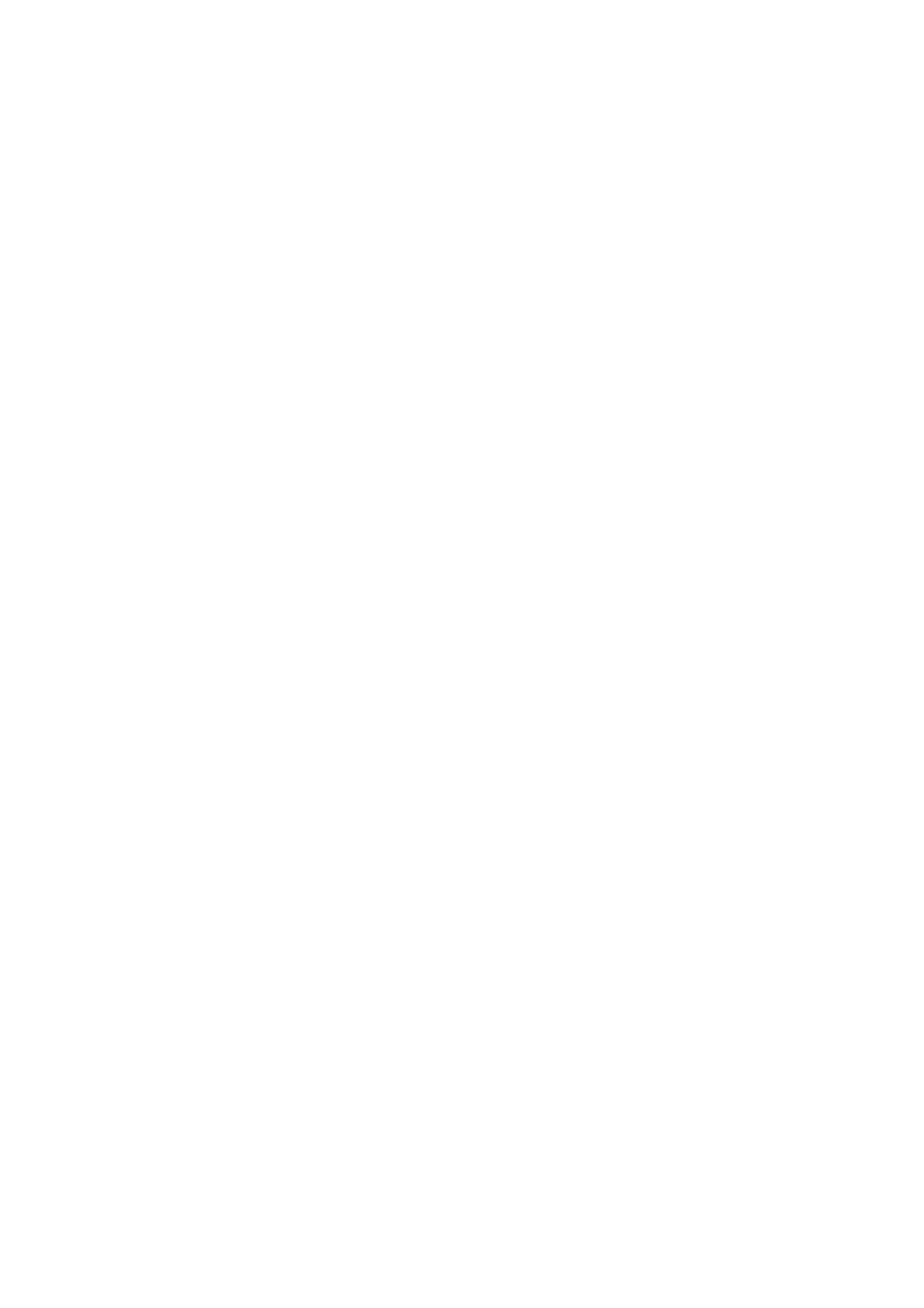| ---- |  |
|------|--|
|      |  |
|      |  |
|      |  |
|      |  |
|      |  |
|      |  |
|      |  |
|      |  |
|      |  |
|      |  |
|      |  |
|      |  |
|      |  |
|      |  |
|      |  |
|      |  |
|      |  |
|      |  |
|      |  |
|      |  |
|      |  |
|      |  |
|      |  |
|      |  |
|      |  |
|      |  |
|      |  |
|      |  |
|      |  |
|      |  |
|      |  |
|      |  |
|      |  |
|      |  |
|      |  |
|      |  |
|      |  |
|      |  |
|      |  |
|      |  |
|      |  |
|      |  |
|      |  |
|      |  |
|      |  |
|      |  |
|      |  |
|      |  |
|      |  |
|      |  |
|      |  |
|      |  |
|      |  |
|      |  |
|      |  |
|      |  |
|      |  |
|      |  |

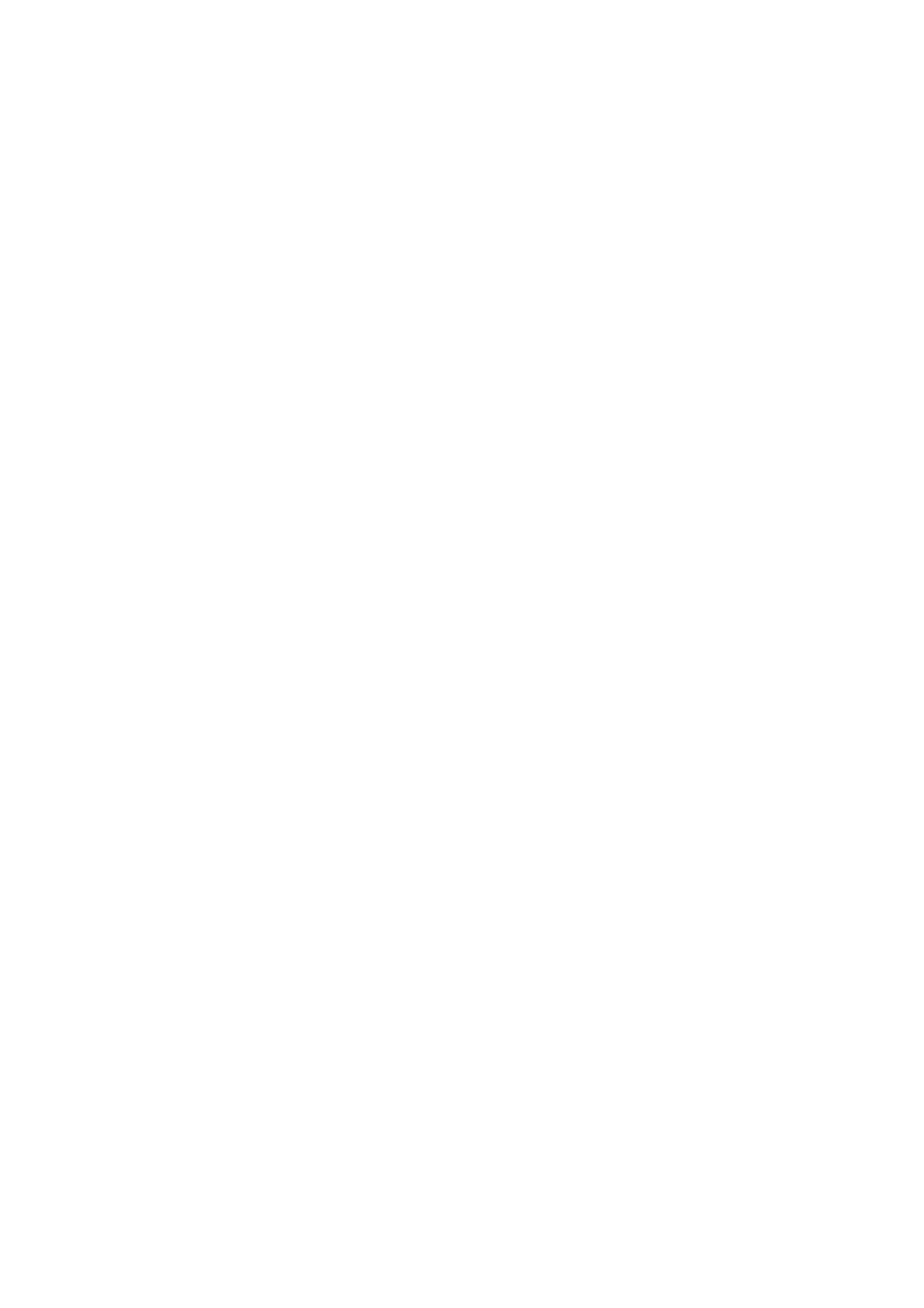| ---- |  |
|------|--|
|      |  |
|      |  |
|      |  |
|      |  |
|      |  |
|      |  |
|      |  |
|      |  |
|      |  |
|      |  |
|      |  |
|      |  |
|      |  |
|      |  |
|      |  |
|      |  |
|      |  |
|      |  |
|      |  |
|      |  |
|      |  |
|      |  |
|      |  |
|      |  |
|      |  |
|      |  |
|      |  |
|      |  |
|      |  |
|      |  |
|      |  |
|      |  |
|      |  |
|      |  |
|      |  |
|      |  |
|      |  |
|      |  |
|      |  |
|      |  |
|      |  |
|      |  |
|      |  |
|      |  |
|      |  |
|      |  |
|      |  |
|      |  |
|      |  |
|      |  |
|      |  |
|      |  |
|      |  |
|      |  |
|      |  |
|      |  |
|      |  |
|      |  |